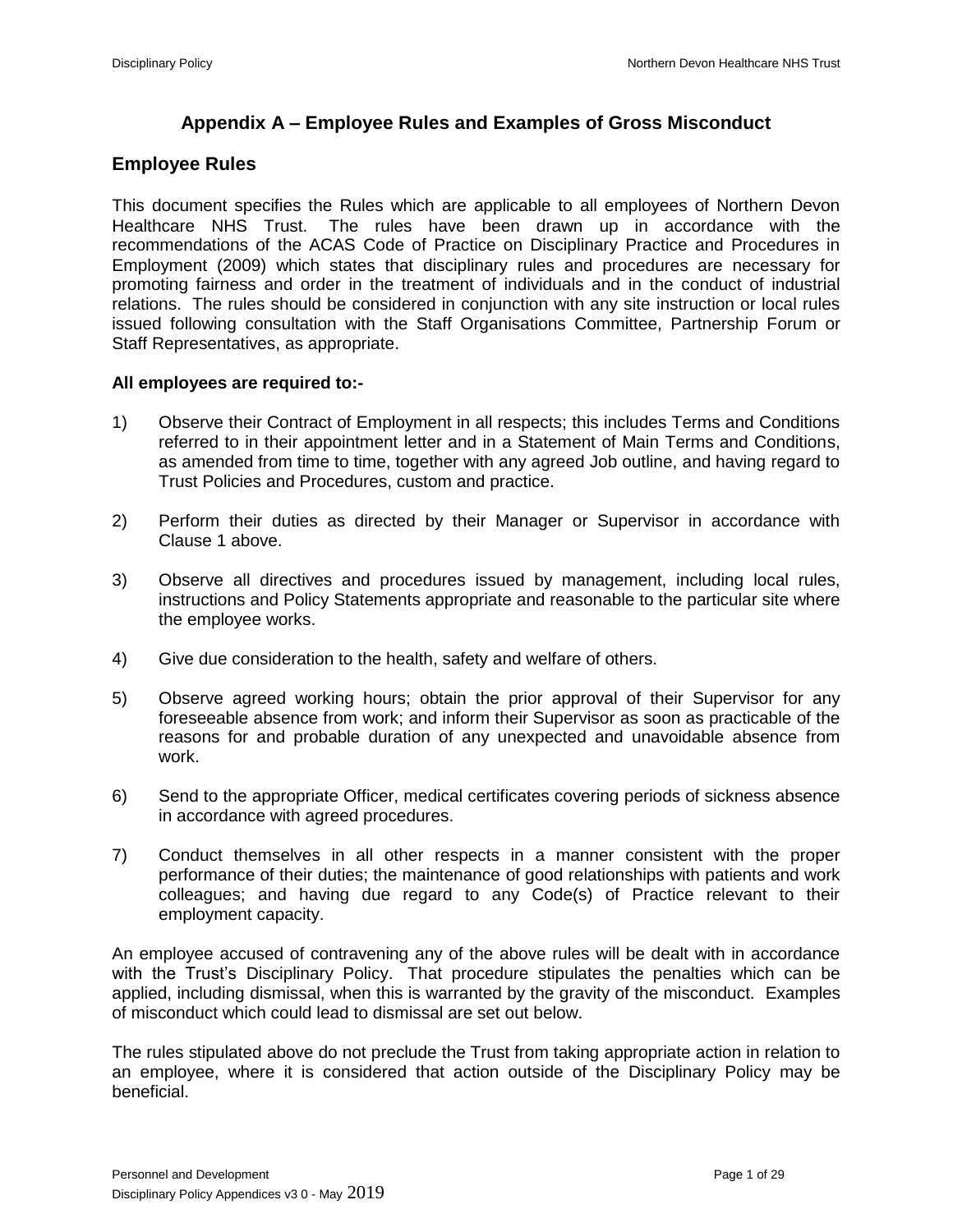Where an individual is aware that any theft, fraud, deliberate falsification of records, corruption or other irregularity has occurred, or is about to take place, it is important that they do not discuss it with anyone and should contact either the Director of Finance, the Local Counter Fraud Specialist or the NHS National Fraud & Corruption Hotline on 0800 028 4060 immediately and seek their advice before implementing this disciplinary policy. The Trust's Counter Fraud Policy and contact details for the Local Counter Fraud Specialist are available on BOB. See also Appendix I.

## **Examples of Gross Misconduct include, but are not limited to: -**

- Fighting, verbal or physical assault on another person
- Physical violence, actual or threatened
- Serious and deliberate acts of insubordination
- Deliberate damage to Trust, client or staff member's property
- Serious negligence causing damage, loss or injury including failure to act on concerns
- Serious breaches of Health & Safety legislation
- Serious professional misconduct
- Serious or repeated negligent acts in the performance of duties
- Persistent failure to follow reasonable instructions
- Giving false or misleading information to the Trust
- Acts of harassment, discrimination or unfair treatment of others including those on the grounds of race, gender, disability or sexual orientation, age, marital status, pregnancy/maternity leave, trans-gender status, religion or belief.
- Misuse of social media, the internet, fax and e-mail system with reference to pornographic, obscene or other offensive material or sites which the Trust considers inappropriate
- Any tampering with, unauthorised access or inappropriate use of computer systems
- Misuse, abuse or deliberate damage to Trust property, including intellectual property or that of other employees
- Leaving the workplace without permission or reasonable excuse
- The supply or possession of alcohol or illegal drugs or being under the influence of alcohol or illegal drugs on Trust premises or during working hours
- Serious disregard for rules or instructions given by the Trust
- Dishonesty pertaining to money or property belonging to the Trust or in its care, or the property of patients or clients or any other property to which an employee has access in the course of work.
- Ill treatment of patients or any conduct or omission which puts the patient at risk of harm.
- Breach of confidentiality (except as provided for in NHS guidelines for protecting the public interest, and in any other guidelines or legislation e.g. for protection of children)
- Conduct likely to give offence to patients other employees or visitors, which also includes sexual offences or sexual misconduct at work
- Criminal conduct at work
- Falsification of remuneration (including time sheets, travel and expense claims or medical certificates)
- Falsification of qualifications which are a stated requirement of employment or any information used in support of an application for any employment within the Trust
- Contravention of the provisions of the Mental Health Act
- Unauthorised absence, putting Trust patients or services at risk, or showing that the member of staff no longer intends to be bound by their employment contract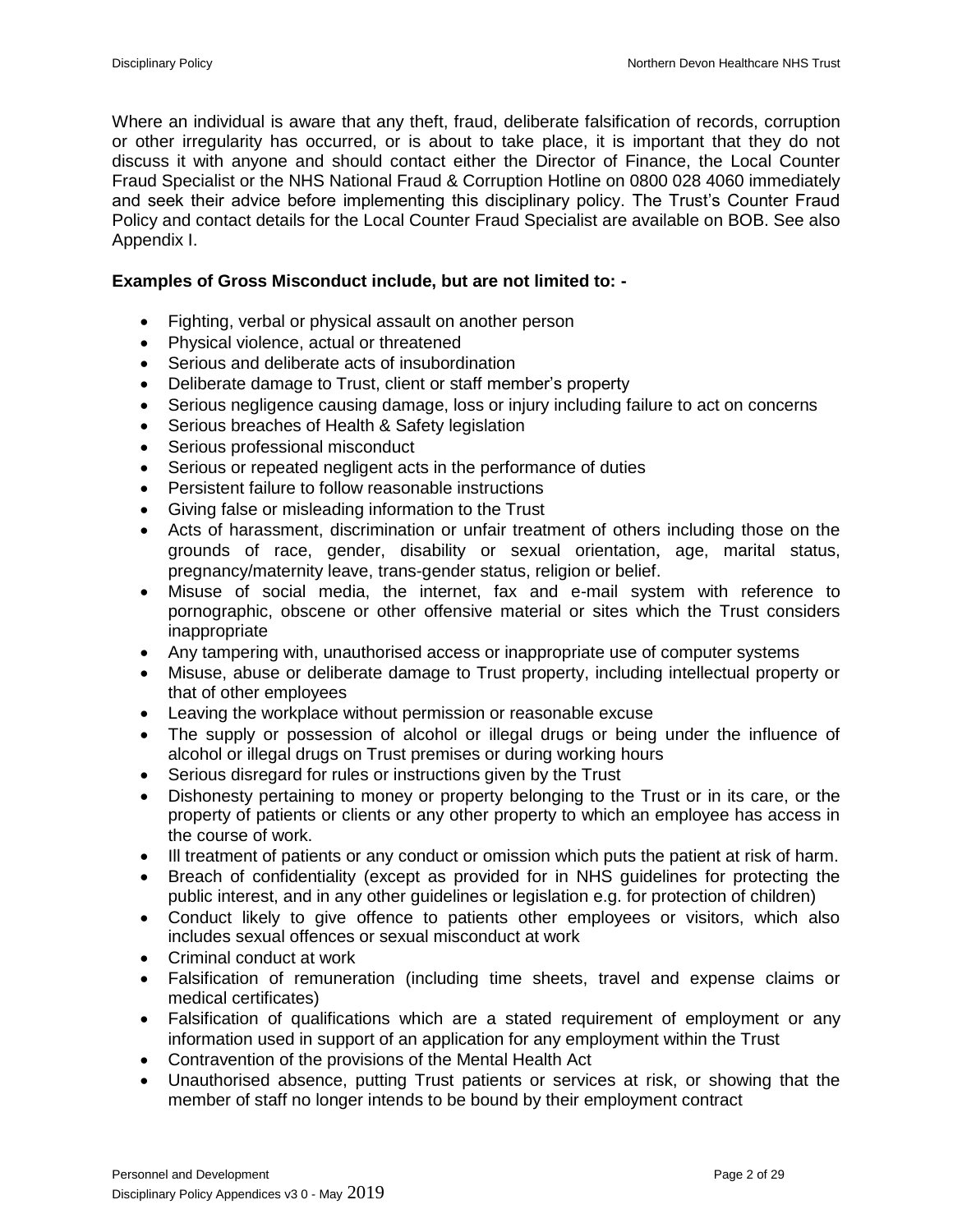- Conduct which brings the Trust's name into disrepute
- Failure to disclose a criminal conviction or caution & which renders the employee unsuitable or unable to carry out the duties for which they were employed
- Failure to disclose a pending prosecution
- A series of minor items of misconduct
- Serious professional misconduct which could result in removal from professional register where membership is a condition of employment
- Working for another employer whilst on duty, on call or standby or on suspension from duty with this Trust, or whilst off sick, without written permission from their manager
- The consumption of food or beverages provided for patients without permission
- Members of staff are not allowed to use, for self medication, any Trust medicines/drugs provided to wards or departments or drugs/medication belonging to patients
- Whilst reporting as being sick, working or indulging in activities likely to be inconsistent with the reason for absence and/or unlikely to be conducive to recovery
- Unauthorised sleeping on duty
- Misrepresentation making a false or deliberately misleading statement in a job application, health declaration or other employment context

The examples given above are not exhaustive and other conduct not included may nevertheless be so self-evidently a fundamental breach of an employee's employment contract as to be an instance of Gross Misconduct.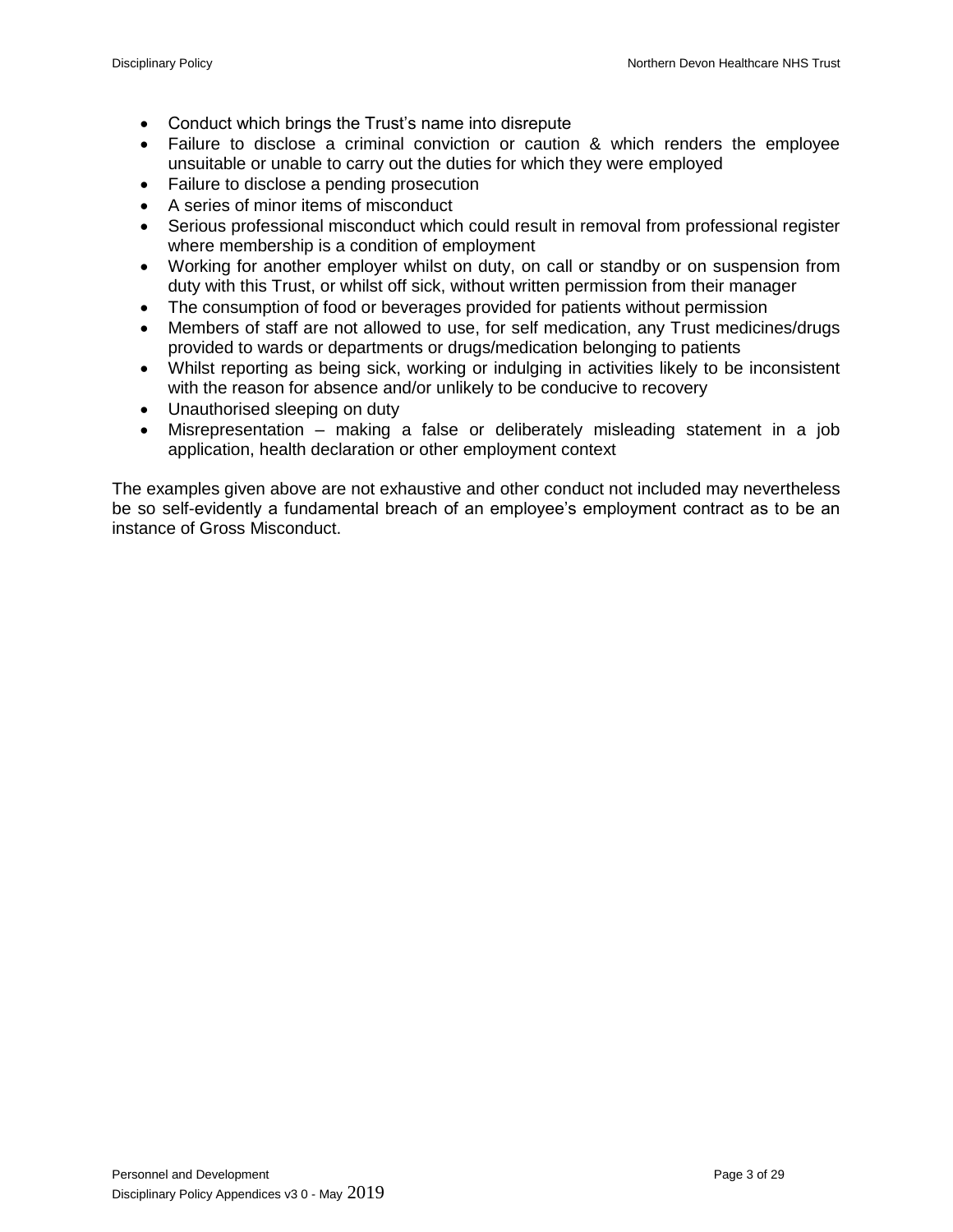## **Appendix B – Alternative Options to a Full Formal Disciplinary Hearing**

There may be situations where there is a disciplinary case to be considered but where the Commissioning Manager considers the matter may be more appropriately dealt with through an alternative to a full formal disciplinary hearing. Where this is the case, the Commissioning Manager must discuss the case with an Assistant Director of HR before any alternative option is put to the individual and their representative.

The exact nature and constitution of the alternative offered will be determined by the circumstances of the case in question. Below are examples of potential scenarios and alternative options. **NOTE**; these are not intended to be exhaustive.

An individual will always retain the right to refuse any option offered as an alternative to a disciplinary hearing and will have the right to have their case considered through a full formal hearing. There will be no criticism of an individual for exercising this right and any Hearing will be conducted fairly and without prejudice.

### **Scenario 1**

There is a clear disciplinary offence. The individual acknowledges the offence and the fact that they have behaved/acted inappropriately. There is no significant dispute to fact. The offence and/or circumstances surrounding the offence are such that dismissal/summary dismissal is not a sanction under consideration.

In this situation it may be appropriate to offer the individual the opportunity to accept a sanction deemed appropriate by the Commissioning Manager in consultation with the Assistant Director of HR without going through a disciplinary hearing. If the individual accepts this alternative, they will have no right of appeal against the sanction level. There may be additional provisions (eg a development programme, mediation, mentorship etc) put in place to support a positive resolution.

### **Scenario 2**

There is a clear very serious disciplinary offence. The individual acknowledges the offence and the fact that they have behaved/acted wholly inappropriately. There is no significant dispute to fact. The offence and/or circumstances surrounding the offence are such that dismissal/summary dismissal is a sanction under consideration.

In this situation it may be appropriate to offer the individual the opportunity to attend a less formal hearing with a Panel but where the investigating officer is not required to attend to present the case (as there is no dispute to fact). In this scenario the individual would be solely presenting mitigation and their explanation of personal circumstances surrounding the situation. The Panel would retain the ability to issue any appropriate sanction including summary dismissal. The individual would retain the right of appeal but only against the severity of the sanction.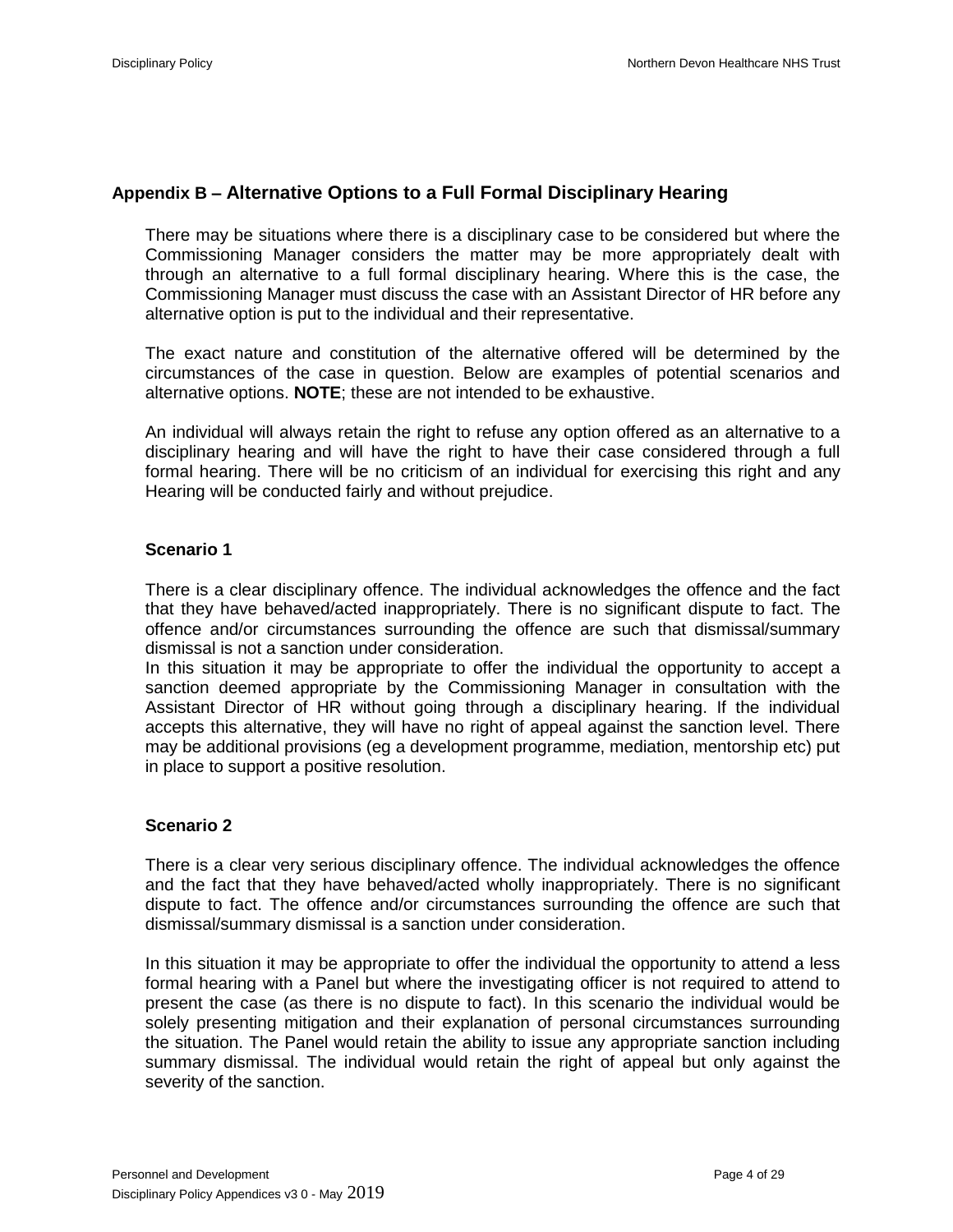## **Scenario 3**

There is a clear very serious disciplinary offence. The individual acknowledges the offence and the fact that they have behaved/acted wholly inappropriately. There is no significant dispute to fact. The offence and/or circumstances surrounding the offence are such that dismissal/summary dismissal would normally be a sanction under borderline consideration but there is very significant undisputed mitigation combined with a previous demonstrable history of exemplary behaviour and performance.

In this situation it may be appropriate to offer the individual the opportunity to accept a Final Written Warning (of 3 years duration) possibly combined with other sanctions/restrictions as an alternative to dismissal sanction without going through a formal disciplinary hearing. If the individual accepts this alternative, they will have no right of appeal against the sanction level.

## **Scenario 4**

There is a clear professional failing. The individual acknowledges this. The individual feels that their relationship with the Trust has come to an end and they resign. However an issue of whether the matter will require notification to the professional regulatory body (eg NMC, HCPC) remains.

In this situation it may be appropriate to offer the individual the opportunity to attend a less formal hearing with a Panel but where the investigating officer is not required to attend to present the case (as there is no dispute to fact). In this scenario the individual would be solely presenting mitigation and their explanation of circumstances surrounding the situation. As the individual has resigned, the Panel will not make a determination on a disciplinary sanction but will confine their consideration as to whether in the interests of patient safety a referral to the professional regulatory body is required. There is no right of appeal against a decision to make a referral to the professional regulatory body.

### **Scenario 5**

The individual is currently a registrant. There is a clear serious professional failing. The individual acknowledges this. The individual has long service and a good record. The individual has determined for themselves that they do not feel they can continue to work in a registerable role and is willing to voluntarily remove themselves from the professional register but would like the opportunity to continue working in a non-registered role. A vacancy for such a role is available.

In this situation a formal disciplinary hearing may not be necessary and the arrangements to transfer the individual in to the non-registrant position can be finalised and recorded in a less formal meeting.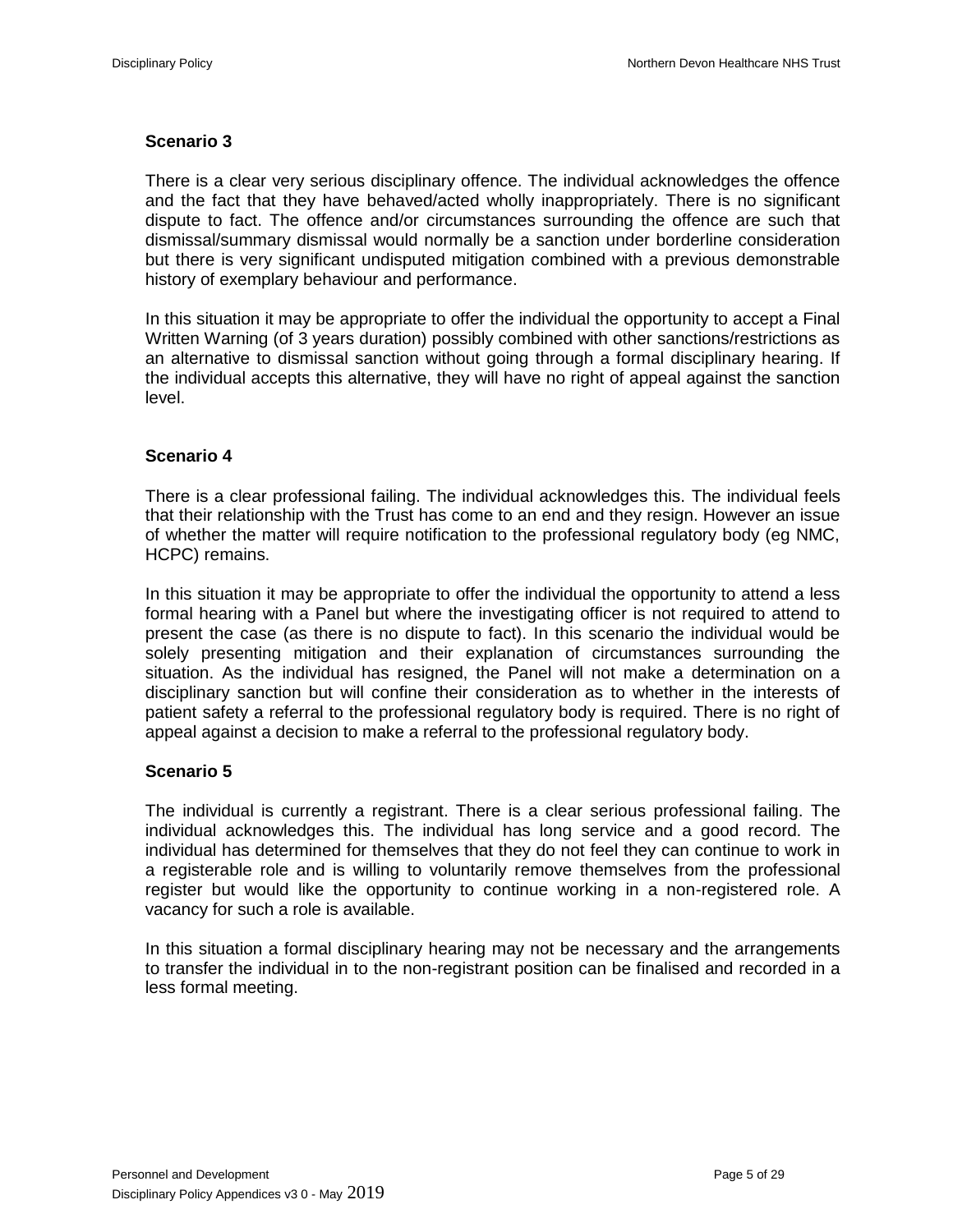# **Appendix C – Levels of Authority**

## **Managerial levels at which suspension or disciplinary action may be taken**

## **ACTION MANAGEMENT LEVEL**

### **Suspension**

Normally the Line Manager with the authorisation of an appropriate Director, Assistant Director, Divisional General Manager, Cluster Manager, equivalent level specialist manager or higher level of management

#### **Written Warning**

Line Manager (or other manager hearing the case)

#### **Final Written Warning**

Line Manager (or other manager hearing the case)

#### **Dismissal**

Appropriate Assistant Director, Divisional General Manager, Cluster Manager, equivalent level specialist manager or higher level of management.

### **APPEALS**

### **Written Warning**

One level above that of the manager who chaired the Disciplinary Hearing.

#### **Final Written Warning**

One level above that of the manager who chaired the Disciplinary Hearing except where the manager who chaired the Hearing was a Director in which case the Appeal Hearing will be chaired by an alternative Director.

### **Dismissal**

Appeals relating to a decision to dismiss will be heard by an appeal panel Chaired by an Executive Director or Non-Executive Director accompanied by a manager with the designated authority to dismiss eg a DGM, Community Services Manager or equivalent level manager (see above).

Where the Chief Executive is the Dismissing Officer, the Panel should comprise two Trust Board Members one of whom will be the Chair of the Trust.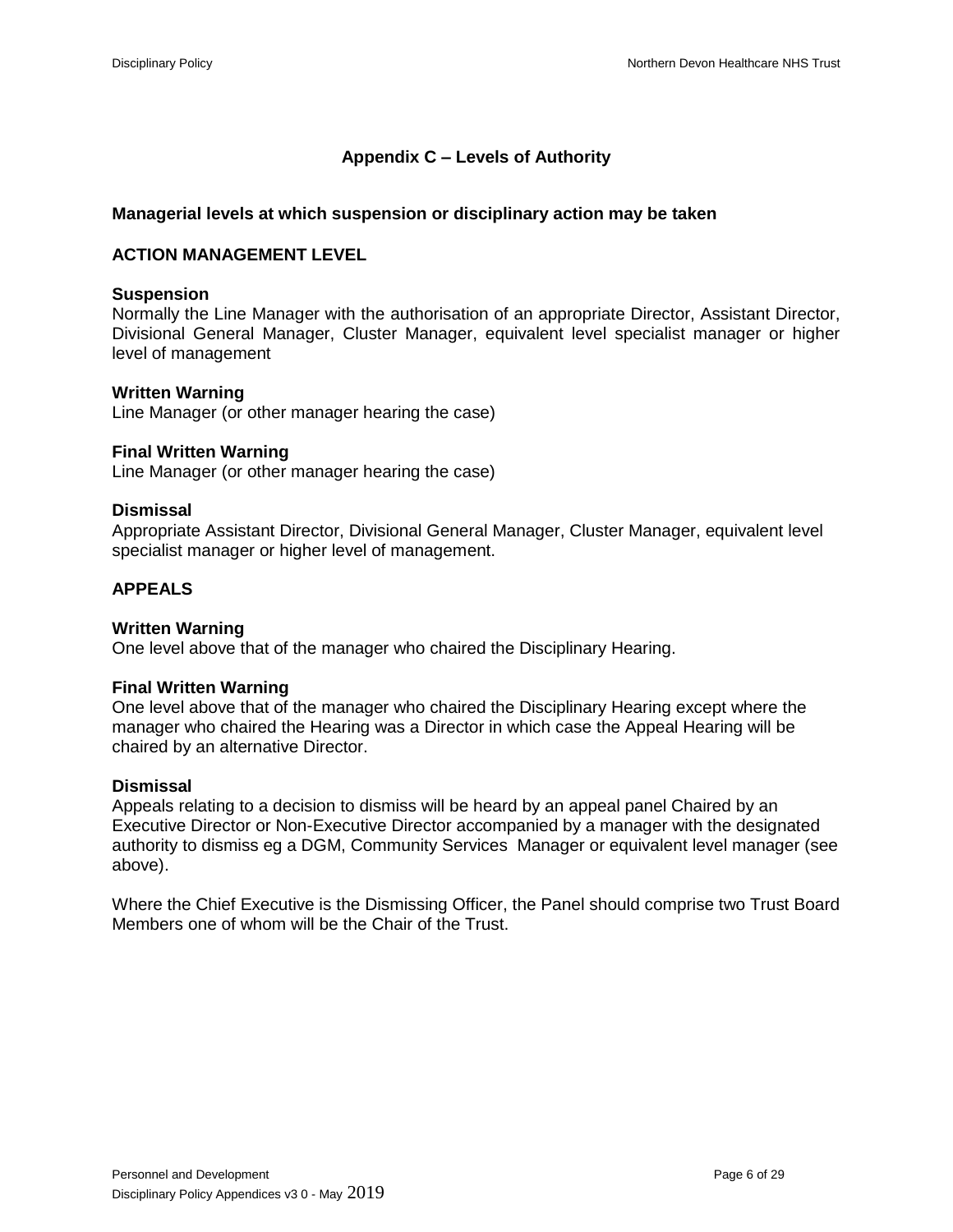## **Appendix D - Guidance for Witnesses relating to Disciplinary Investigations and Hearings**

These guidelines are intended to provide information and advice for the role of any witness involved in a formal disciplinary investigation. The Trust has a duty of care to all patients, staff and stakeholders therefore all concerns must be investigated. The Trust has procedures that must be followed to ensure a fair and systematic approach to the enforcement of standards of conduct and performance.

Primarily the role of the witness is:

- To provide an honest and accurate account of what they personally witnessed or heard.
- To respect the confidentiality of the investigation process and the rights of those involved with it.
- If required, to attend any Disciplinary Hearing or Appeal Hearing to present their evidence and undergo cross examination of the facts.

All employees within the Trust have an implied duty to raise issues of concern and to engage fully with investigations and hearings.

### When concerns arise

- If concerns are raised about a member of staff's conduct of a sufficiently serious nature (which constitutes misconduct) and are not appropriate to be handled on an informal basis then a decision is made by a senior manager (usually DGM level or equivalent) to arrange an investigation and an Investigating Officer is appointed.
- If you have witnessed an incident or have concerns about a colleague you should complete an Incident Report Form and provide it to your manager.
- It can help both your memory and the investigators to make your own written statement including dates, times and the details of what happened. Please sign and date any statement.
- The Investigating Officer must seek as much relevant information as possible relating to the alleged misconduct to ascertain the facts and then provide a report to the Commissioning Manager which will help determine appropriate action.

### Gathering the facts

- The Investigating Officer organises investigation interview meetings (often referred to as fact find interviews) with all relevant witnesses to ask them what they saw or heard. They will be asked to explain the situation as they recall and to be as specific as possible. Witnesses will be asked to read through the notes taken at the interview and to sign and date this as an accurate reflection of their account. Witnesses will be able to keep a copy.
- Alternatively the Investigating Officer may ask you to complete a written witness statement and will provide a template on which this should be completed. It is important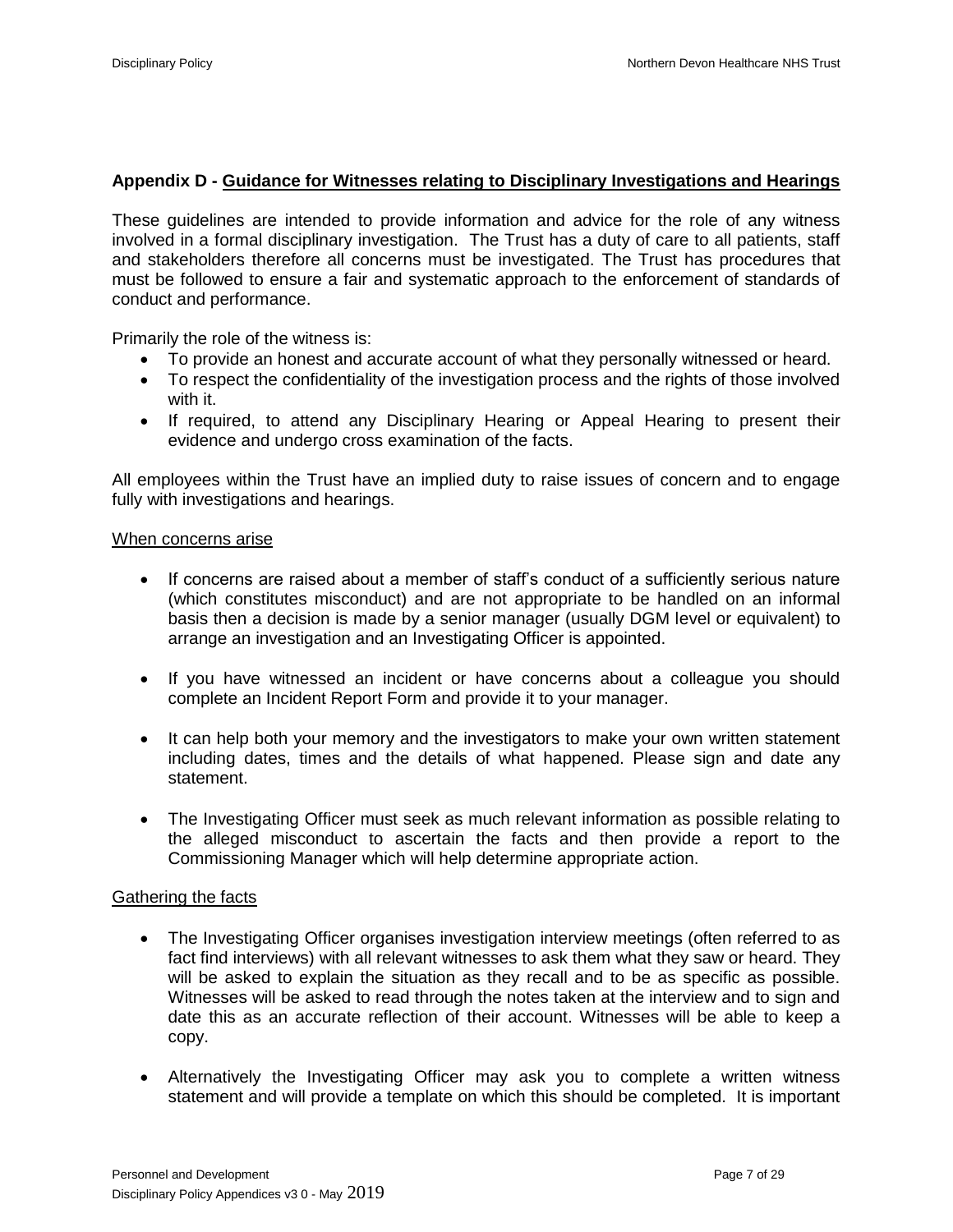that witnesses complete this document from their own perspective with what they personally recall without discussing it with other members of staff.

- Witnesses will only be accompanied at an investigation interview or at any Hearing in exceptional circumstances.
- Witnesses need to be aware that anything that is recorded, whether it is the investigation interview, an incident form, email, or a written statement will be shared with the individual against whom allegations have been made should the matter be referred to a Disciplinary Hearing and will form part of the evidence gathered and disclosed for a formal Disciplinary Hearing.
- Sometimes there are differing perspectives or opinions, therefore witnesses should be expected to be questioned by not only the Investigating Officer but also, should the matter progress to a Disciplinary Hearing, the individual against whom allegations have been made and their representative and the Hearing Panel. The Chair of the Hearing Panel will manage the cross examination process to ensure that all parties are appropriately supported.

### Communications and confidentiality

- You will receive written information regarding the investigation to your home address as this is often quicker for responses than internal mail due to shift working etc and helps to maintain confidentiality.
- Anyone involved in an investigation should treat the matter with the utmost confidentiality and not discuss it with colleagues or outside the Trust.
- You can discuss the matter with your Trade Union Representative, the Trust HR Representative, the Investigating Officer or Occupational Health.

### After the investigation

- Once the investigation has been completed the facts will be reviewed and the Commissioning Manager will make a decision as to whether it requires further action in line with Trust Policy.
- Dependant on this decision you may be required to attend a Hearing as a witness.
- Alternatively you may not hear any more about this matter.
- Due to the confidential nature of investigations you will not be informed of the outcome.

#### Attendance at a Hearing

• It is the responsibility of the person calling the witness to ensure that they are aware of what will be required of them at a Hearing prior to the event.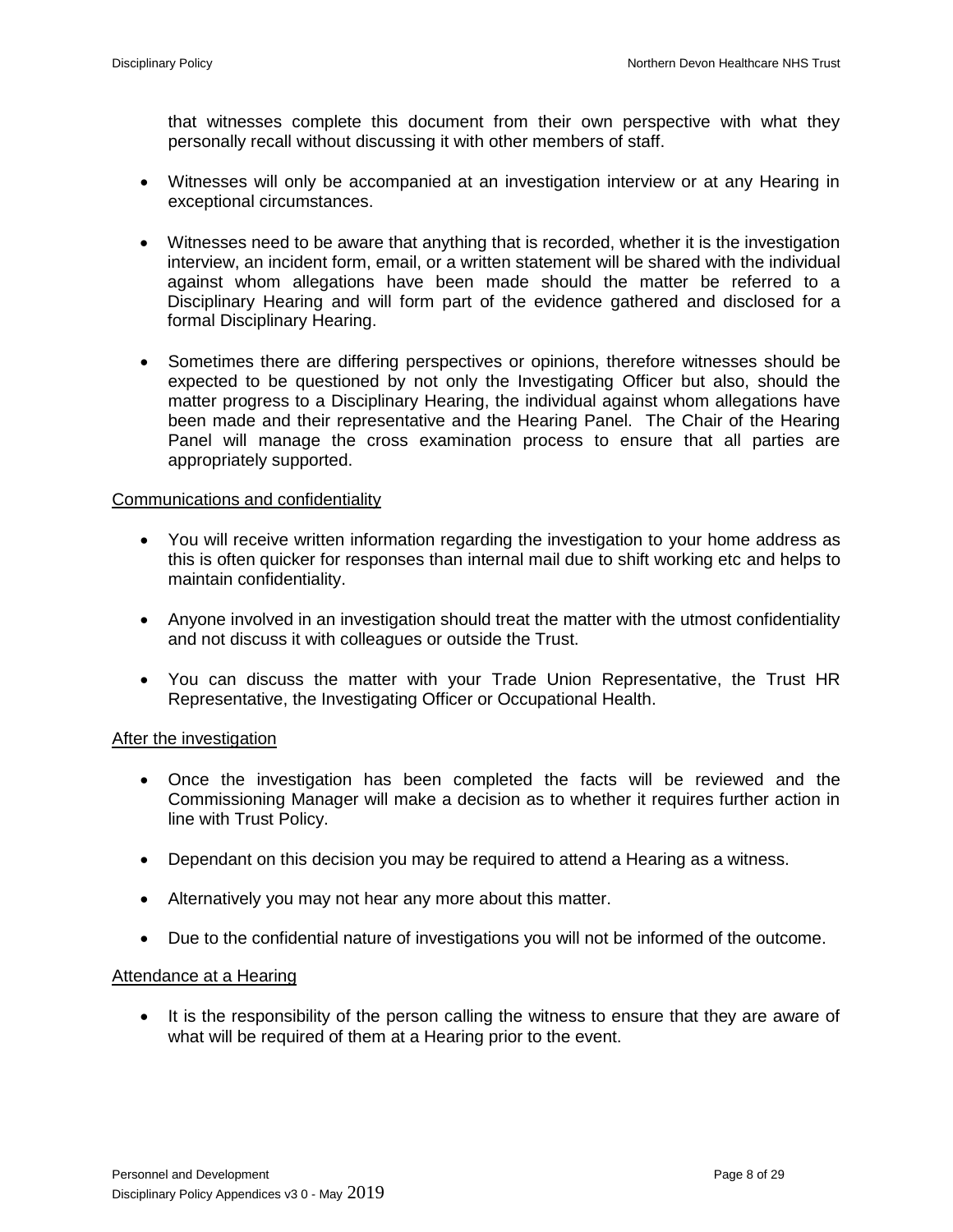- If you are required to attend a Disciplinary Hearing or Appeal Hearing as a witness you will be informed in writing that this is the case. You must make yourself available to attend the Hearing and your line manager will enable you to do this.
- You should bring your copy of your Witness Statement with you to the Hearing; if you cannot locate this contact the Investigating Officer prior to the Hearing and ask for another copy.
- You will be given a time and place to wait to be called.
- When the Hearing Panel is ready you will be asked into the room.
- $\bullet$  In the room there will normally be up to 7 people;
	- $\circ$  The Hearing Panel will normally be made up of 3 people a Chair person, a panel member and an HR representative
	- $\circ$  The employee against whom allegations have been made will be present with their representative or workplace colleague, if they choose to be accompanied
	- o The Investigation Officer and their HR support will also be present.
- You will be provided with a seat and those present will introduce themselves so you are clear about their roles within the Hearing
- You will be asked questions first by whoever has invited you as a witness (the Investigating Officer or employee against whom allegations have been made and/or their representative). You will then be cross examined and asked questions by the Panel.
- Each of the above parties is likely to ask you different questions in turn about your statement/ interview.
- Once all questions have been asked you will be thanked for your time and able to leave.
- In some circumstances you may be required to attend and give evidence to an Employment Tribunal or professional body registration hearing, for example at the Nursing and Midwifery Council.

### **Support**

Investigations can feel very formal and some people do feel concerned at 'speaking out'. The Trust, however, expects all employees to raise or escalate any concerns and will provide additional support if required. If you are concerned about attending an investigation interview or a Disciplinary Hearing as a witness you can seek further advice from the Investigating Officer and support from the HR Operations Team.

You are also able to access Occupational Health for additional support which can include confidential counselling.

Please note that in the event that the evidence that a witness has provided is found to be knowingly false or malicious they may face disciplinary action.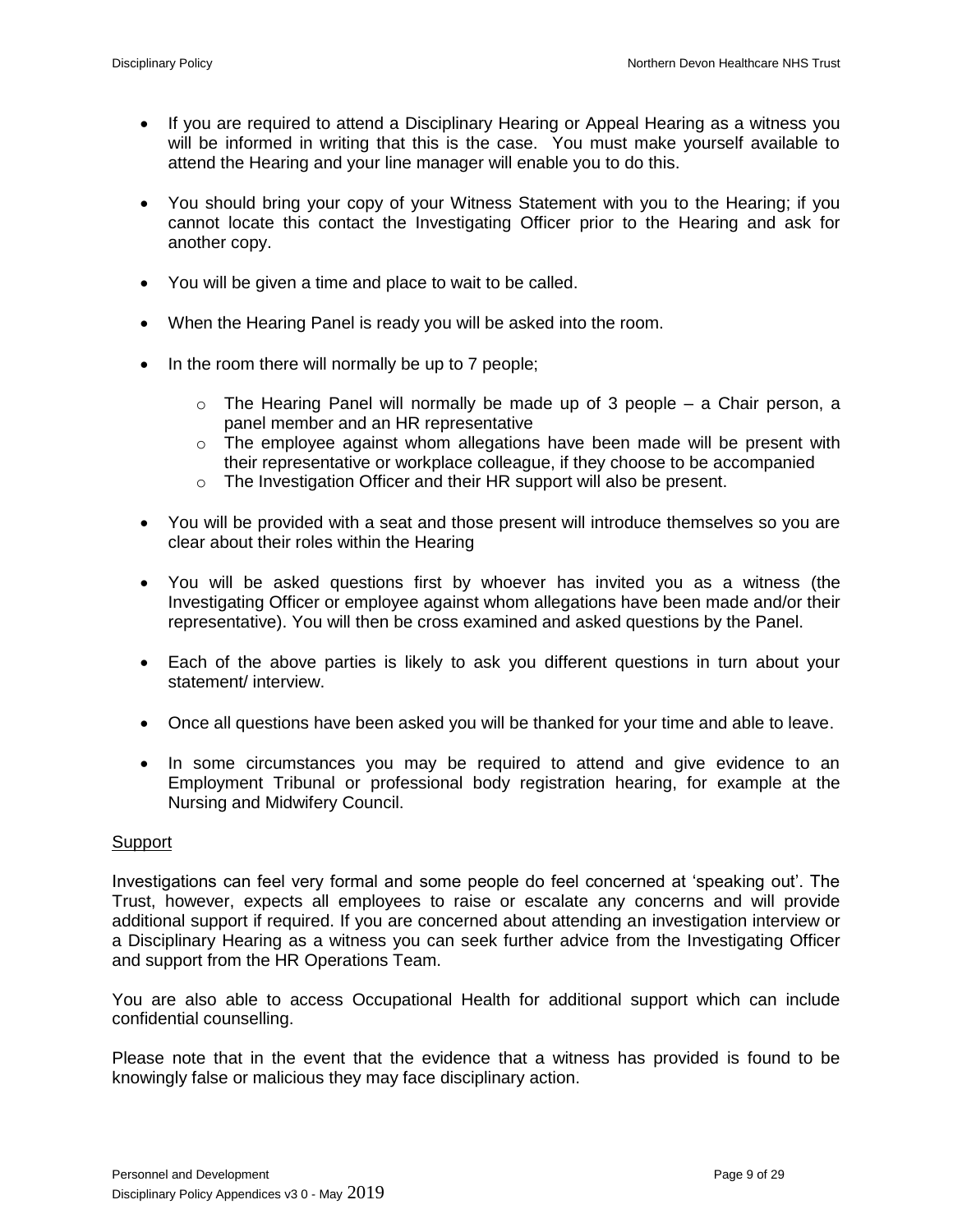



Personnel and Development **Page 10** of 29 Disciplinary Policy Appendices v3 0 - May 2019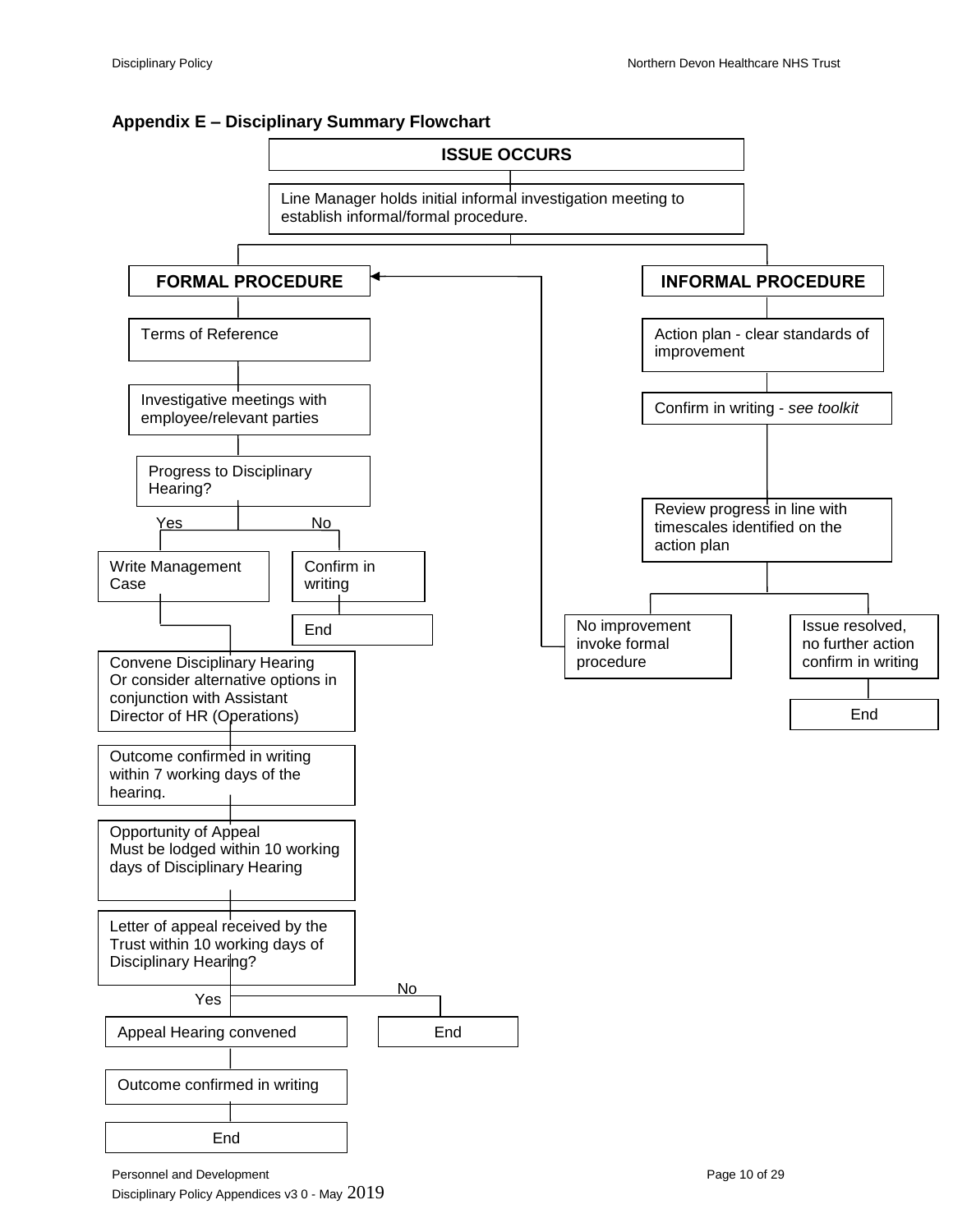

## **Appendix F – Counter Fraud Procedure**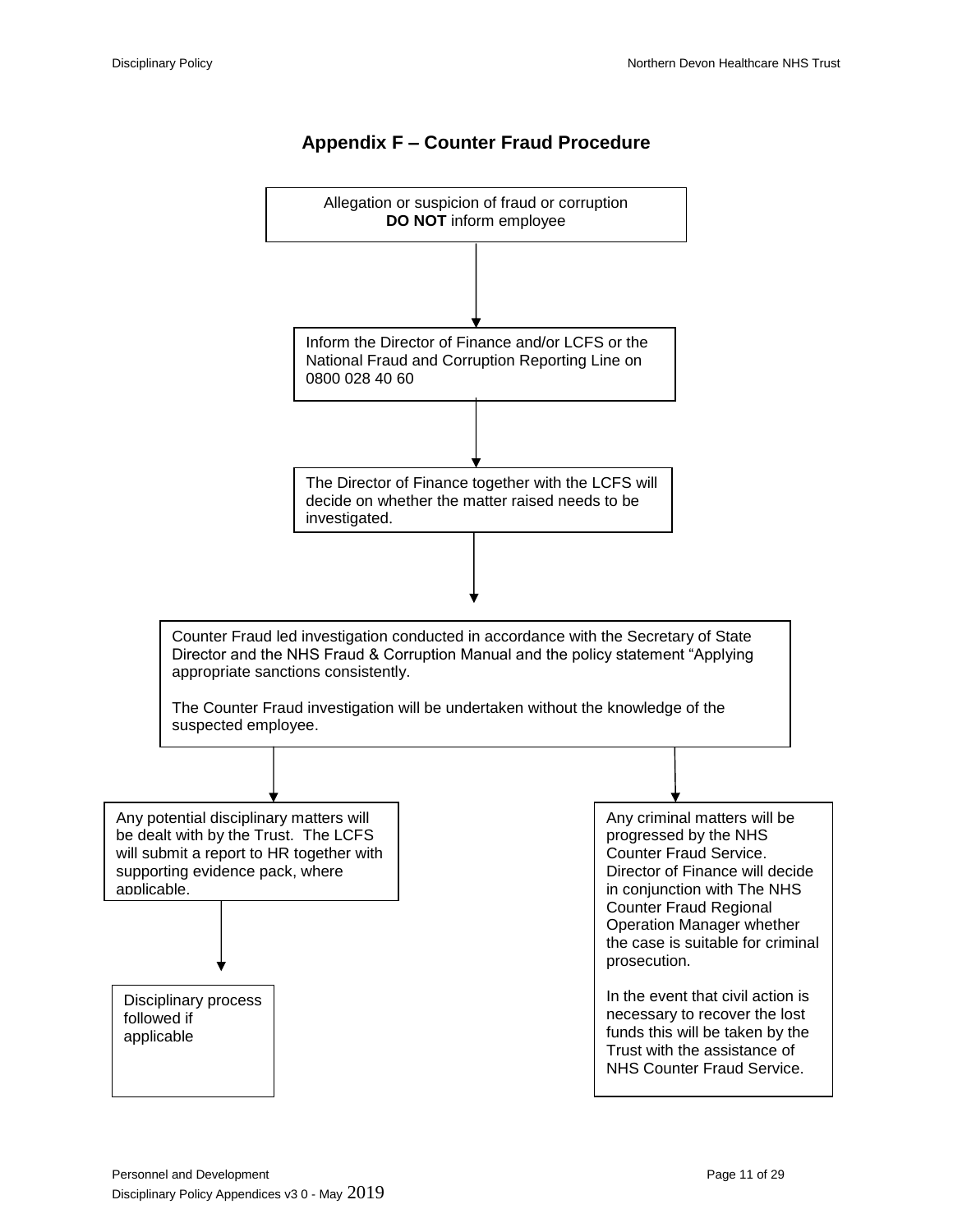# **Appendix G - Selection Criteria for Investigating Officer.**

## **1. Rationale for use of an "Investigating Officer"**

In order to ensure fairness, consistency and transparency across the Trust, all alleged breaches shall be investigated thoroughly and equitably.

The investigation should be undertaken by the Line Manager or where appropriate by an individual identified who has received training and/or should have gained appropriate experience in carrying out or assisting in investigations.

The Trust and Trade Unions/Staff Organisations share responsibility for supporting investigations, Disciplinary Meetings, Disciplinary Hearings and Appeals in a professional, robust and non-discriminatory manner.

# **2. Criteria for selection of an Investigating Officer**

When it is considered necessary by the Commissioning Manager to appoint an Investigating Officer they must ensure that the individual selected meets the following criteria:

- must be available to commence the investigation and complete as soon as possible
- there is no identified conflict of interest in the matter being investigated
- has appropriate knowledge and/or training in order to undertake the investigation

In circumstances where the employee questions the impartiality of the Investigating Officer, they have the right to submit in writing to the Commissioning Manager or, if necessary to the Director of Workforce and Organisational Development, any objections to the selection stating reasons. Any objections should be lodged within 2 working days of being advised of the identity of the Investigating Officer.

## **3. When carrying out an investigation the manager or investigating officer should:**

- identify the alleged breach of conduct
- establish if the standards of other employees are acceptable or whether this employee is being unfairly singled out
- consider whether the alleged breach was deliberate or accidental
- establish if the alleged breach is a result of failure to follow published rules, policies or procedures and check whether the employee has been made aware of them
- consider if the employee should be suspended, redeployed to an alternative role and/or base, provided with additional supervision or excluded from certain duties/ responsibilities. Advice should also be sought from the HR Operations Team and for clinical staff from the Professional Practice Team on the appropriateness of suspension, a restriction of duties, redeployment to an alternative role, transfer of workplace or close supervision. Those with the authority to take action in these regards are set out in Appendix C.
- obtain all available information about the allegation, including written statements, interview notes, formal documents, records, personal files, incident forms, local protocols etc.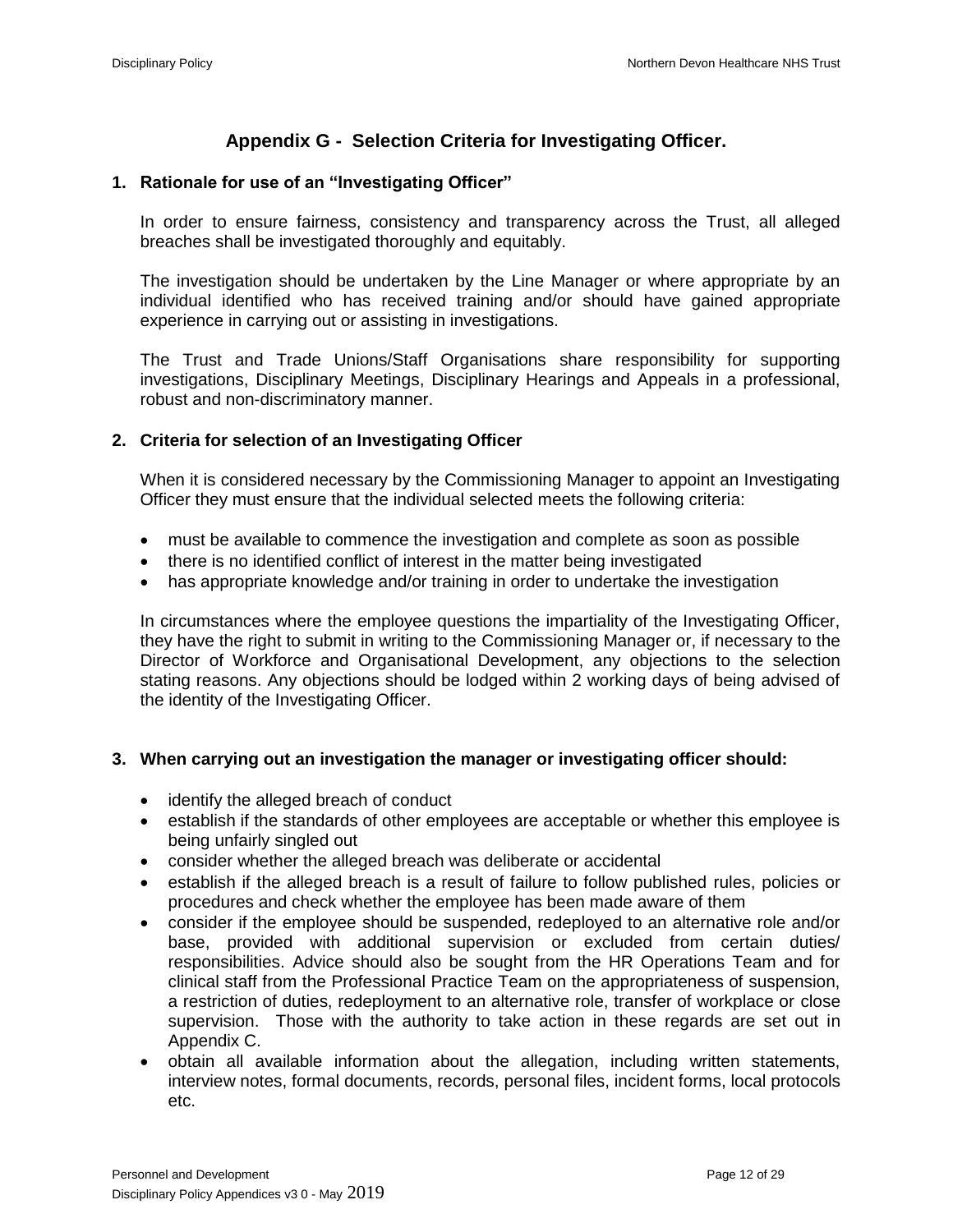- Obtain and consider appropriate professional Codes of Conduct and Guidelines.
- Consideration should be given to the provision of an interpreter or facilitator if there are understanding or language difficulties on the part of the employee. This person may need to attend in addition to the trade union representative or workplace colleague though ideally one person should carry out both roles.
- Provision should be made for any reasonable adjustments to accommodate the needs of a person with disabilities.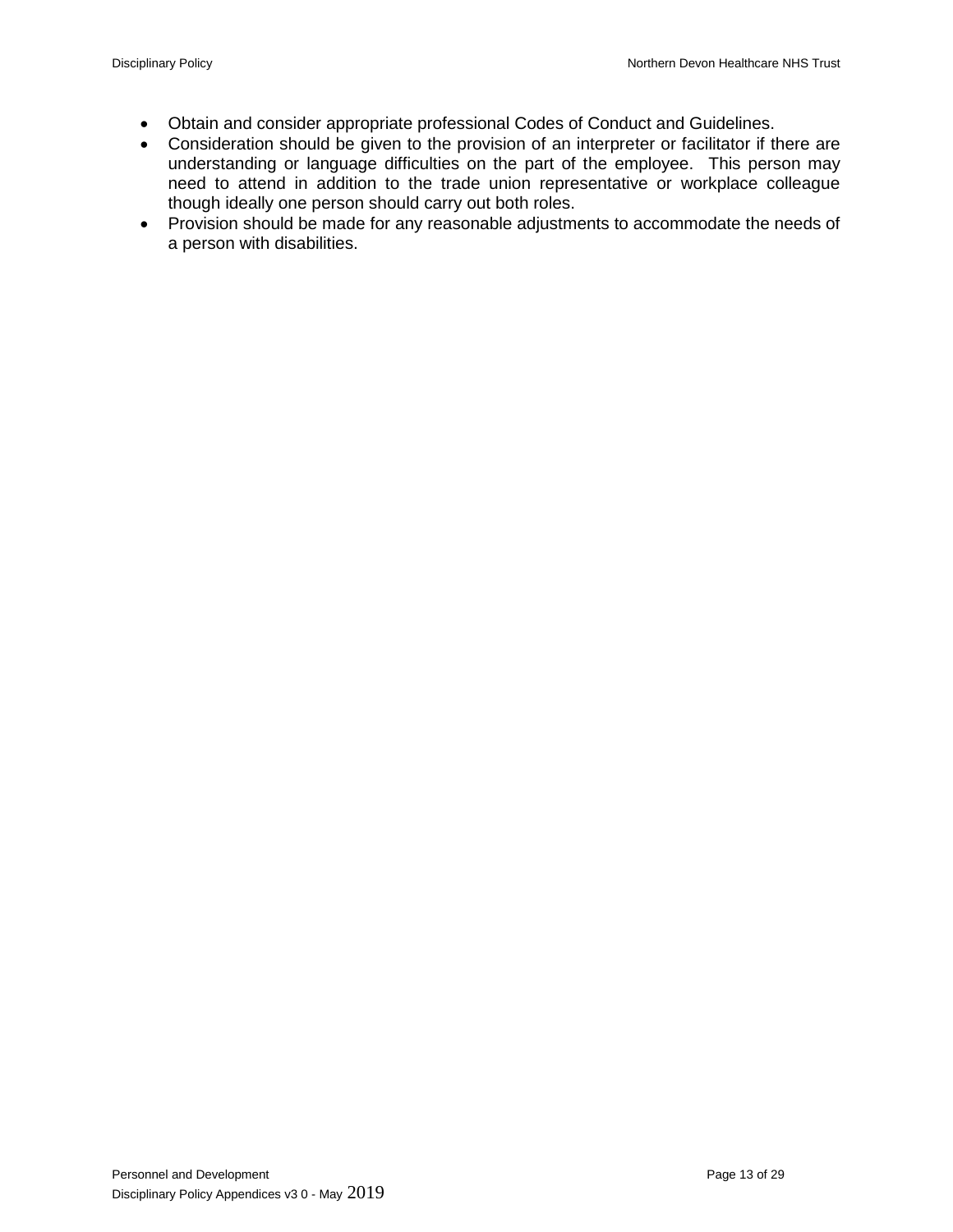

Incorporating community services in Exeter, East Devon and Mid Devon

## **Appendix H – Guidance for Completion of Terms of Reference for Investigation Strictly Confidential**

| <b>DIRECTORATE:</b>                                                                                        |                                      |
|------------------------------------------------------------------------------------------------------------|--------------------------------------|
| <b>INVESTIGATION COMMISSIONED</b><br>BY:                                                                   |                                      |
| <b>EMPLOYEE NAME:</b>                                                                                      |                                      |
| <b>INVESTIGATING OFFICER:</b>                                                                              | Name:<br>Role:<br><b>Profession:</b> |
| <b>HR Support:</b>                                                                                         |                                      |
| <b>Other Supporting</b><br><b>Information/References (E.g. Datix</b><br><b>Number; SEA/SIRI Reference)</b> |                                      |

## **1. DESCRIPTION / SUMMARY OF EVENT:**

**Make clearer the level of detail expected**

### **List of Allegations & Purpose of the Investigation:**

### **2. Areas & Issues to be Investigated**

Required for all investigations:

 Establish a timeline and chronology of events following the complaint / incident using all documentation.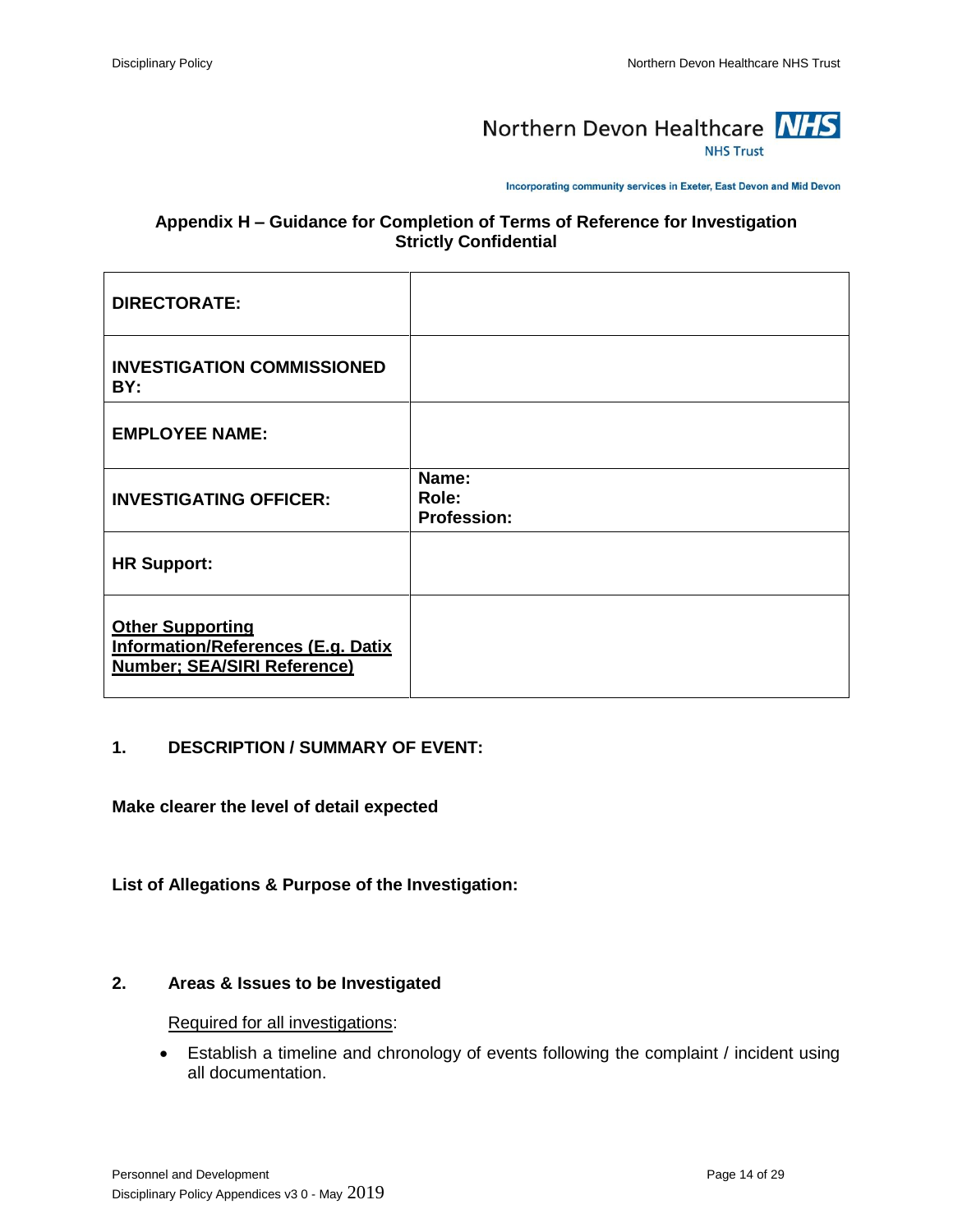- Identify key members of staff who had contact with the patient/carer/individual lodging concerns at the time of incident and afterwards.
- Interview staff involved in care delivery following the incident to establish individual staff recollection of the events, care and observation provided.

 $\bullet$ 

## Optional:

*(Commissioning Manager to update and amend from the following as required including making additions as necessary:)*

- Establish if the patient received all the necessary care and observation required following this incident
- Consider how the complainant was dealt with at the time of the incident
- Report back any risks the patient may have been exposed to in relation to actions at the time
- Establish Note any circumstances of mitigation
- Establish if the actions of staff were appropriate and in accordance with policy and expected standards of practice, with specific attention to the dignity, safeguarding and other relevant policies and procedures
- Consider Codes of Conduct and Professional Body Guidelines as appropriate.
- Review employee's Personal File including current Job Description appraisal record and personal development plan, and establish if there have been any prior issues for the employee / practitioner and if any remedial actions are noted on the personal file, whether spent or not.
- Establish if there is any learning for the wider team
- Recommend action.

### **3. Suggested individuals who should be interviewed as part of the investigation**

| <b>NAME</b> | <b>POSITION</b> |  |
|-------------|-----------------|--|
|             |                 |  |
|             |                 |  |
|             |                 |  |
|             |                 |  |
|             |                 |  |

- **4. Relevant NDHT Policies and Procedures (note this list is indicative and further Policies and Procedures/Codes of Conduct and/or Professional Guidance may be identified through the course of the investigation**
	- (*list Trust Policies and Procedures, Codes of Conduct and/or Professional Guidance*)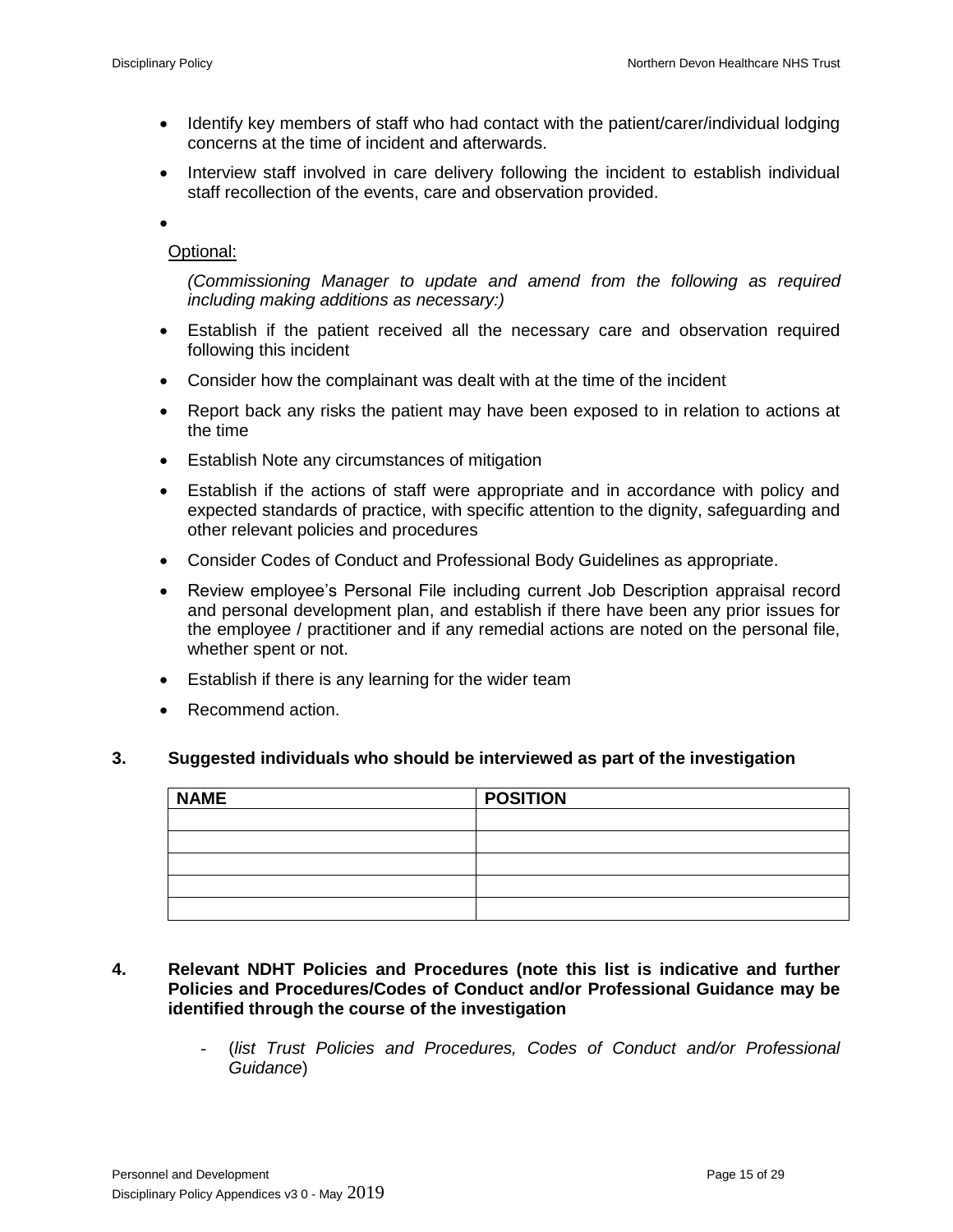## **5. Outline Process and Timescales for formal Investigation**

*This should be adjusted depending on the complexity of the investigation and numbers of individuals to be seen; the example below is for a complex investigation most likely involving gross misconduct; for other investigations where notes are taken and signed in the fact-finding meeting the expectation is that investigations should take no more than 4 - 6 weeks to complete.*

Week 1:

- Gather background documents and evidence, visit site of incident
- Convene interviews with those named above and confirm in writing
- Identify other people to be seen in order to complete the investigation

Weeks 2 and 3:

- Conduct interviews with those named above, as required
- Where necessary convene further interviews and confirm in writing

Week 4:

- Conduct remaining interviews
- Distribute interview notes for sign off by those interviewed and provide to home addresses with deadline for response.

Week 5:

• Draft investigation report.

Week 6/7:

- Finalise investigation report once signed statements returned or deadline for return has passed
- Submission of investigators' report to the Commissioning Manager (detailed above).

Week 8:

- Confirmation of no case to answer to be provided in writing
- **OR**
- Notification of Disciplinary Meeting to be convened where appropriate with date for Disciplinary Meeting

**OR**

 Notification of Disciplinary Hearing to be convened where appropriate requiring submission of report and supporting documentation to employee and their trade union representative or workplace colleague, with date for Disciplinary Hearing.

**(Note: This timetable needs to be considered in the context of the seriousness of the issues to be investigated along with the scale and the complexity of the investigation)**

**Date Final Report Required by Commissioning Manager**

**Terms of Reference completed by:**

**Name:**

**Date**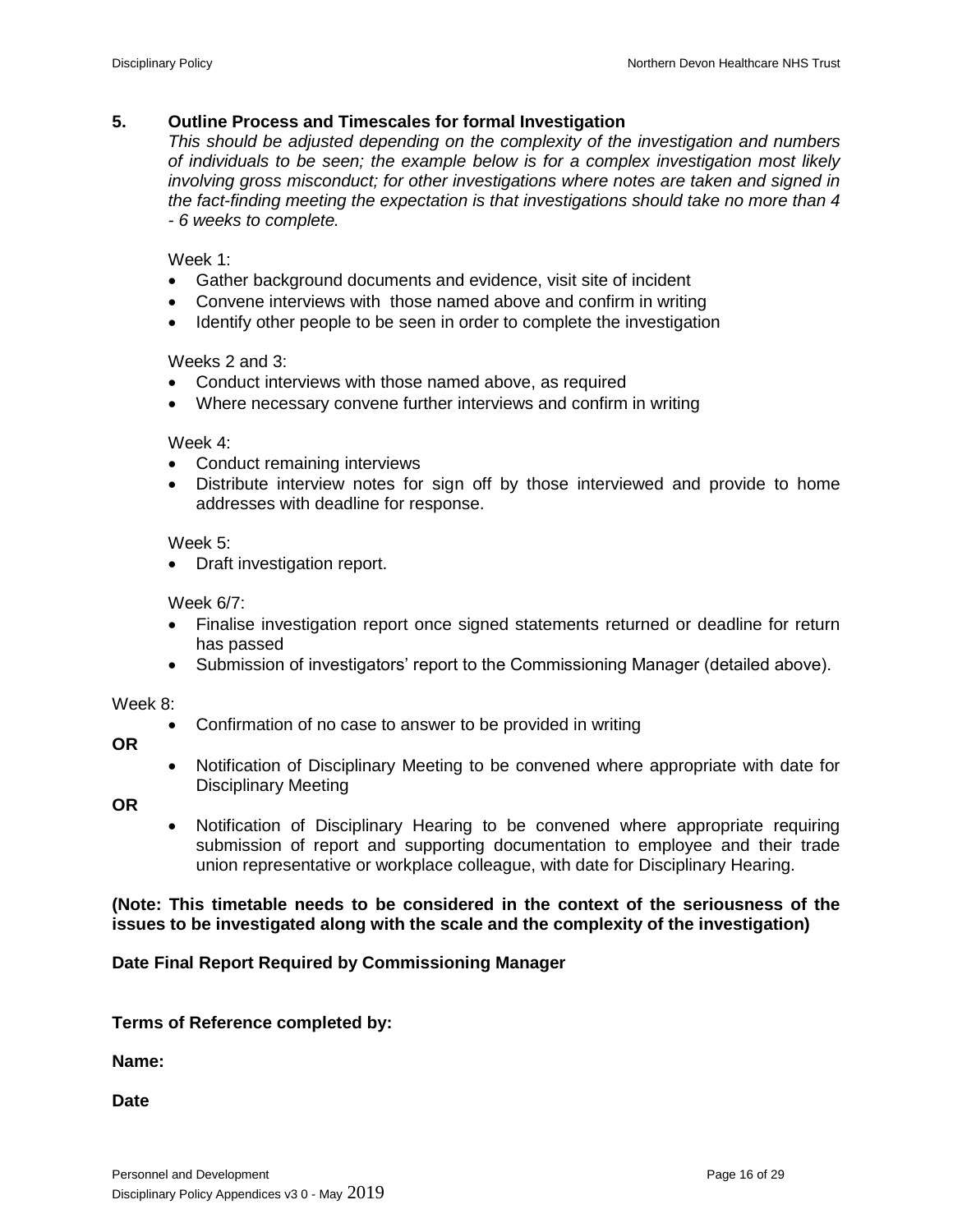# **Appendix I – Guidance for Employees involved in the Disciplinary Process**

## **Introduction to the Disciplinary Procedure**

The Trust believes that all employees have the right to be treated with dignity and respect and will encourage a climate at work where dignity and respect for all staff, patients and visitors is the norm. To ensure this the organisation will:

- Take seriously and act upon any truthful accusation/ incident made about another.
- Make sure fair and appropriate action is taken following the incident/accusation.

"Disciplinary rules and procedures are necessary for promoting fairness and order in the treatment of individuals. Rules set standards of conduct at work; procedures help to ensure that the standards are adhered to and also provide a fair method of dealing with alleged failures to observe them." (ACAS Code of Practice on Disciplinary Practice and Procedures in Employment 2009)

There are many reasons why the disciplinary procedure may be invoked. Once someone has made an accusation about a member of staff or an incident has occurred, it must be investigated. The stage in the disciplinary procedure that will take effect will depend on the seriousness of the incident/accusation; the stages range from informal action through to dismissal.

When an incident/accusation of a breach of the organisations rules, procedures or policies has been made, there is a defined course of action which is laid out in the Disciplinary Policy/Procedure. A brief outline is depicted below.



The majority of staff become involved in the disciplinary procedure when a case needs further investigation. If there has been an incident and/or allegations have been made against you the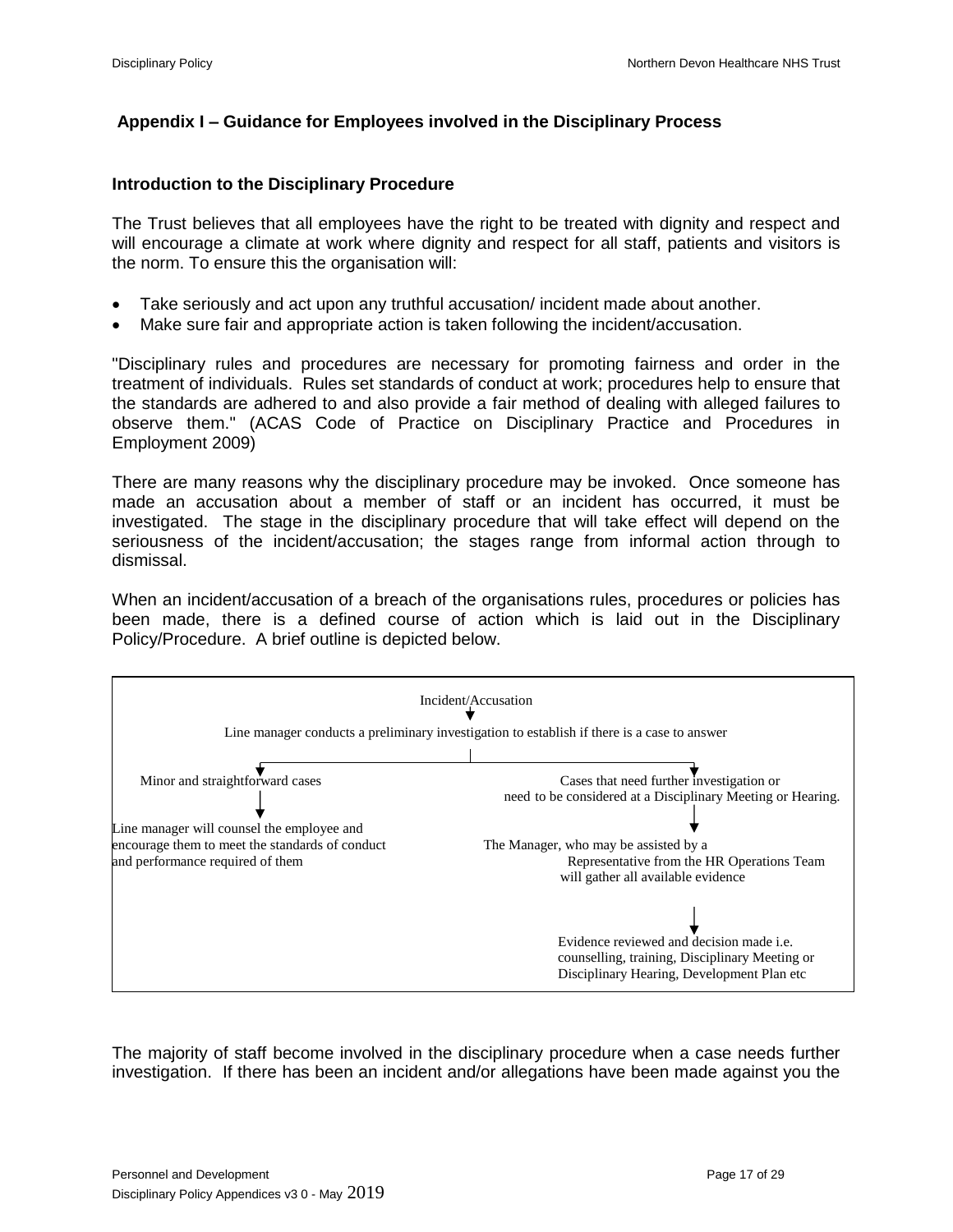Manager investigating the case i.e. the Investigating Officer will interview you, they may be accompanied by a representative from the HR Operations Team.

After the fact-finding meeting the notes made at your interview will reviewed with you before you are asked to sign them. Alternatively the notes made during the interview may be typed up, normally into a question and answer format for you to sign. Either way you will have the opportunity to amend the statement to clarify points and correct any inaccurate notes. All factfinding interviews will be objective and questions based on the information received.

If the case proceeds to a Disciplinary Meeting a copy of your statement will be given to the Commissioning Manager, who will chair the Meeting, at least five working days before the Disciplinary Meeting. In addition you will be required to attend the Disciplinary Meeting.

If the case proceeds to a Disciplinary Hearing, a copy of your statement will be given to the Hearing Panel at least five working days before the Disciplinary Hearing. In addition, you will be required to attend the Disciplinary Hearing.

In most instances the Manager of the ward/department will conduct the investigation and will be the Investigating Officer. Where this is not appropriate an Investigating Officer will be appointed from another department/ directorate.

### **Your Involvement in the Disciplinary Procedure**

Involvement in the disciplinary procedure, in whatever capacity, can be extremely stressful. Those being investigated will often find it to be a very stressful period, having concerns about what the outcome will be. It can be very upsetting to think that others feel you are capable of misdemeanour, whether you are guilty or not. It is therefore important that the individual is kept fully informed throughout the process and all involved are treated respectfully and courteously.

The aim of the investigatory process is to address the issues raised and to support all involved in overcoming these. The organisation will seek, wherever possible, to adopt supportive measures to help all individuals resolve the problem.

Those participating in the investigation as a witness are also likely to experience stress. Quite often giving evidence can feel like betrayal. However, taking part in addressing malpractice is likely to lead to positive outcomes for the staff member(s) concerned and their staff teams in the long run.

## **Confidentiality**

Disciplinary procedures can in some cases take considerable time; especially when there are a lot of employees to be interviewed. This can sometimes arouse suspicion. The investigation is confidential and if you are the person against whom allegations have been made you may not be aware of the full extent of the allegations in advance of the fact-finding meeting. However, it is essential when providing information for the investigation that you are open and honest and concentrate only on what you know.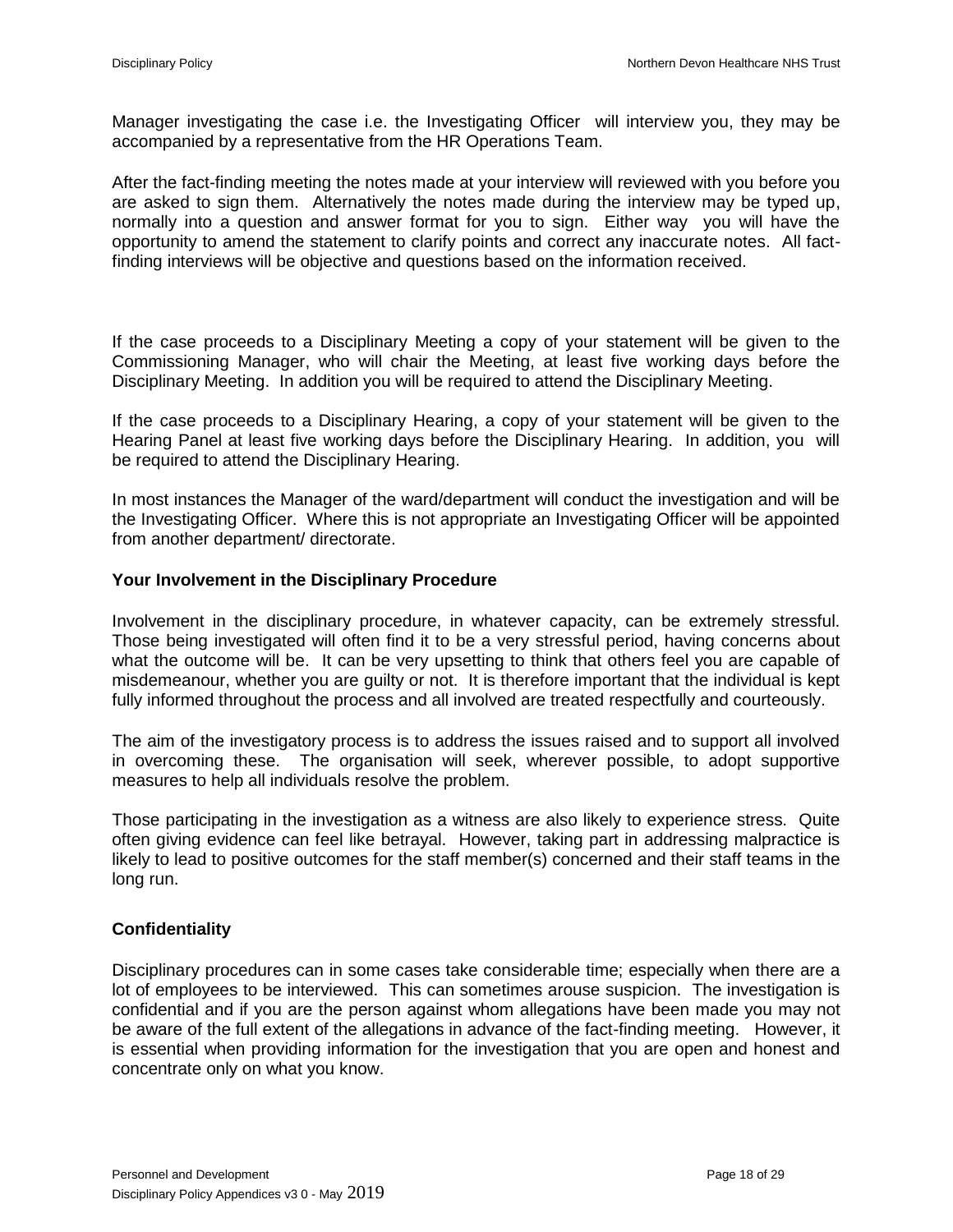It is imperative for all involved in the investigation to avoid talking to each other about the incident/accusation being investigated or anything relating to the matter. 'All involved' would be expected to include those directly concerned with the matter, possible witnesses, the Investigating Officer, direct work colleagues and individuals outside the department/ward. Investigatory interviews are confidential, if these interviews are discussed it can jeopardise the process and often lead to inaccurate information being circulated.

Not being able to talk to colleagues and the limited information available will present a challenging situation, however, you are not being asked to remain in silence, everyone needs to talk to someone when under considerable stress; there are several factors to consider:

- Avoiding the expression of identifiable facts or details to those who may be able to identify individuals involved.
- It is important that you have the opportunity to discuss the situation with someone, you can and should trust your closest friend or relative, who are not involved, with the investigation, or you may wish to talk to your Union Representative and/or the Staff Counsellor. It would be wrong if the stress of the disciplinary procedure were to be detrimental to your health, well-being and relationships etc.
- You can seek support from the Trust's Occupational Health Department; any approach you make to them will be confidential; for contact details see Section 3 below.
- If you have been suspended from the workplace you will have a nominated person from within the Trust who you can talk to for support.

Also, you will have the opportunity to talk about your views and ask questions during your investigatory fact-finding interview. An investigatory interview is a time when you will have the opportunity to explain, in detail, your knowledge of the incident/accusation with the Manager investigating the case who may be accompanied by a representative from the HR Operations Team. They will ask you some questions regarding the incident/ accusation and all that is expected is that you answer truthfully.

## **Representation**

If you are the subject of a formal investigation, you are entitled to be accompanied by your Trade Union/Professional Organisation Representative or a workplace colleague throughout the whole formal investigatory procedure. Your Trade Union/Professional Organisation Representative will support and represent you throughout the process**.**

## **The Impacts of the Disciplinary Procedure**

Individuals react differently when under the stress of a disciplinary procedure. Some of the most common responses are listed below.

## **1. Psychological Impacts**

This may involve loss of motivation, forgetfulness or increased anxiety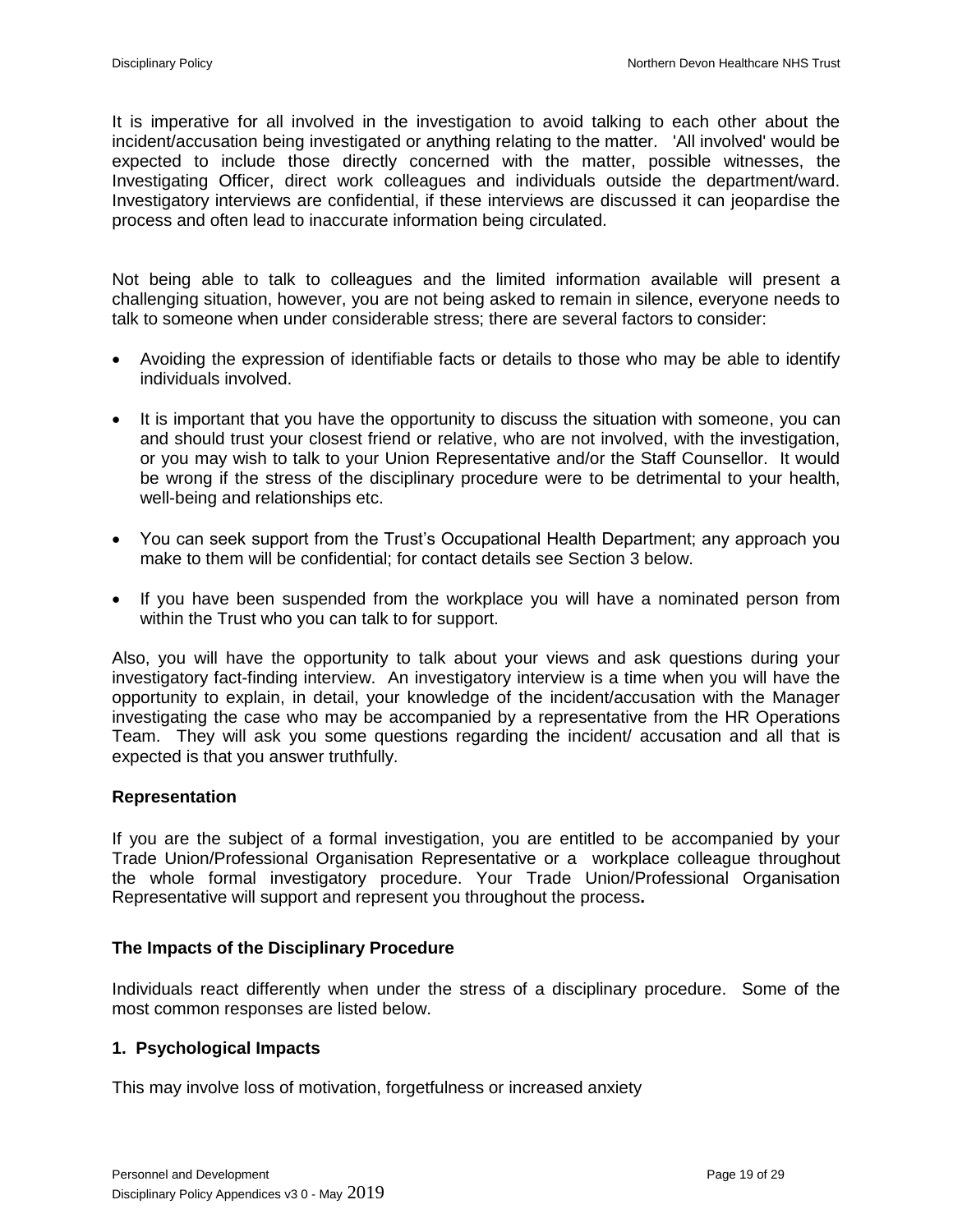## **2. Physiological Impacts**

This may involve insomnia, tiredness or exhaustion

## **3. Behavioural Changes**

This may involve acting out of character in some way, withdrawing from others or clumsiness

If you feel you need some support dealing with the stress of the disciplinary procedure, please do not hesitate contacting the Staff Counselling Service through the relevant Occupational Health Department:-

Exeter Occupational Health Services: - Tel: 01392 405800.

Barnstaple Occupational Health Service: - Tel: 01271 341520

## **Frequently Asked Questions**

## **Q. How long will the disciplinary process take?**

**A.** It is very difficult to predict how long each case will take. The more witnesses there are to interview, the longer it is likely to take. The disciplinary procedure is very time consuming. If you are involved in an investigatory interview, notes will be taken during the interview. These then have to be transcribed which can take some time. These may be reviewed and signed at the time, or may be sent to you, and your representative/workplace colleague, to check for accuracy and make any amendments required.

If you have any concerns about the length of time that it is taking please do not hesitate to contact the relevant representative from the HR Operations Team or your Union Representative and they will endeavour to provide a realistic time frame.

### **Q. What contact will I receive throughout the procedure?**

A**.** You will receive the standard correspondence as laid out in the Disciplinary Policy and the Manager investigating the case and a representative from the HR Operations Team, if involved, will endeavour to keep you as up-to-date as possible.

### **Q. When will I be able to see all the allegations that have been made against me?**

A. You will be advised of the nature of the allegations in writing, before attending the investigatory interview.If the investigation becomes formal you may be asked to attend a Disciplinary Meeting or Disciplinary Hearing. If you are asked to attend a Disciplinary Hearing all relevant information, including any statements, will be exchanged by both sides at least five working days prior to the Hearing.

### **Q. When should I access counselling?**

A**.** The Disciplinary Procedure can be a stressful experience and counselling services are there to provide additional support to help you through a particularly difficult time. A counsellor is there to assist you to cope better and rationalise your thoughts. Speaking to a counsellor is confidential and is not an admission of guilt.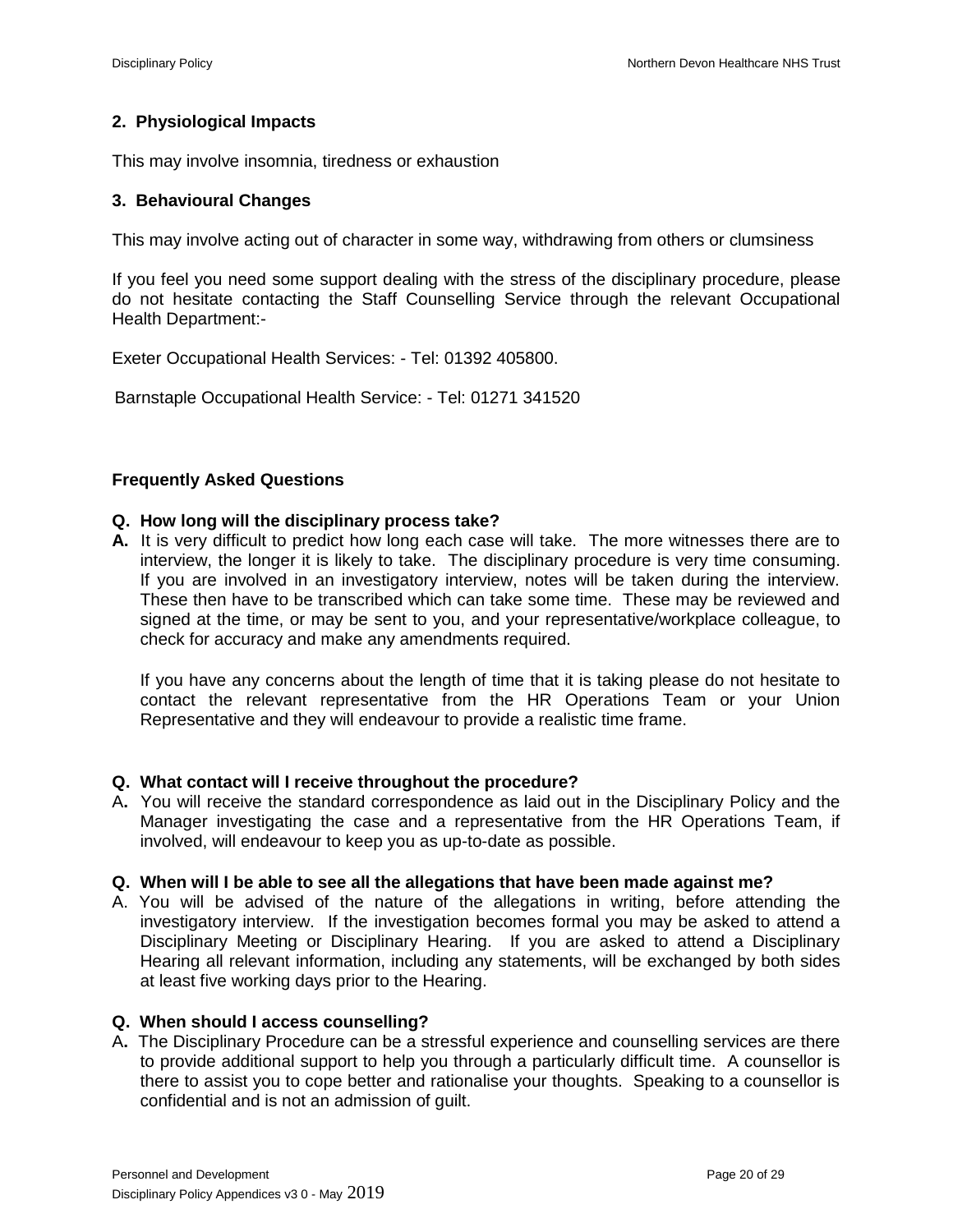## **Q. Am I going to get sacked at the end of this?**

A. The disciplinary procedure endeavours to provide a fair method of dealing with alleged failures to observe standards of conduct at work. It is not the organisation's aim to dismiss an employee if the allegation(s) are found to be proven - where possible the organisation will support its employees through areas that need development, resolutions such as; arranging for counselling, relevant training, medical treatment or reasonable adjustments to your work are also possible outcomes. In cases of gross misconduct which are found to be proven dismissal is one possible outcome of the disciplinary procedure.

## **Q. Who can I talk to?**

A. Please follow the guidance notes above under the heading 'Confidentiality'. If you are unsure then please contact the HR Operations Team Advice Line.

If you are a member of a Trade Union or Professional Organisation, you can also get support and help from your Trade Union Full Time Officer.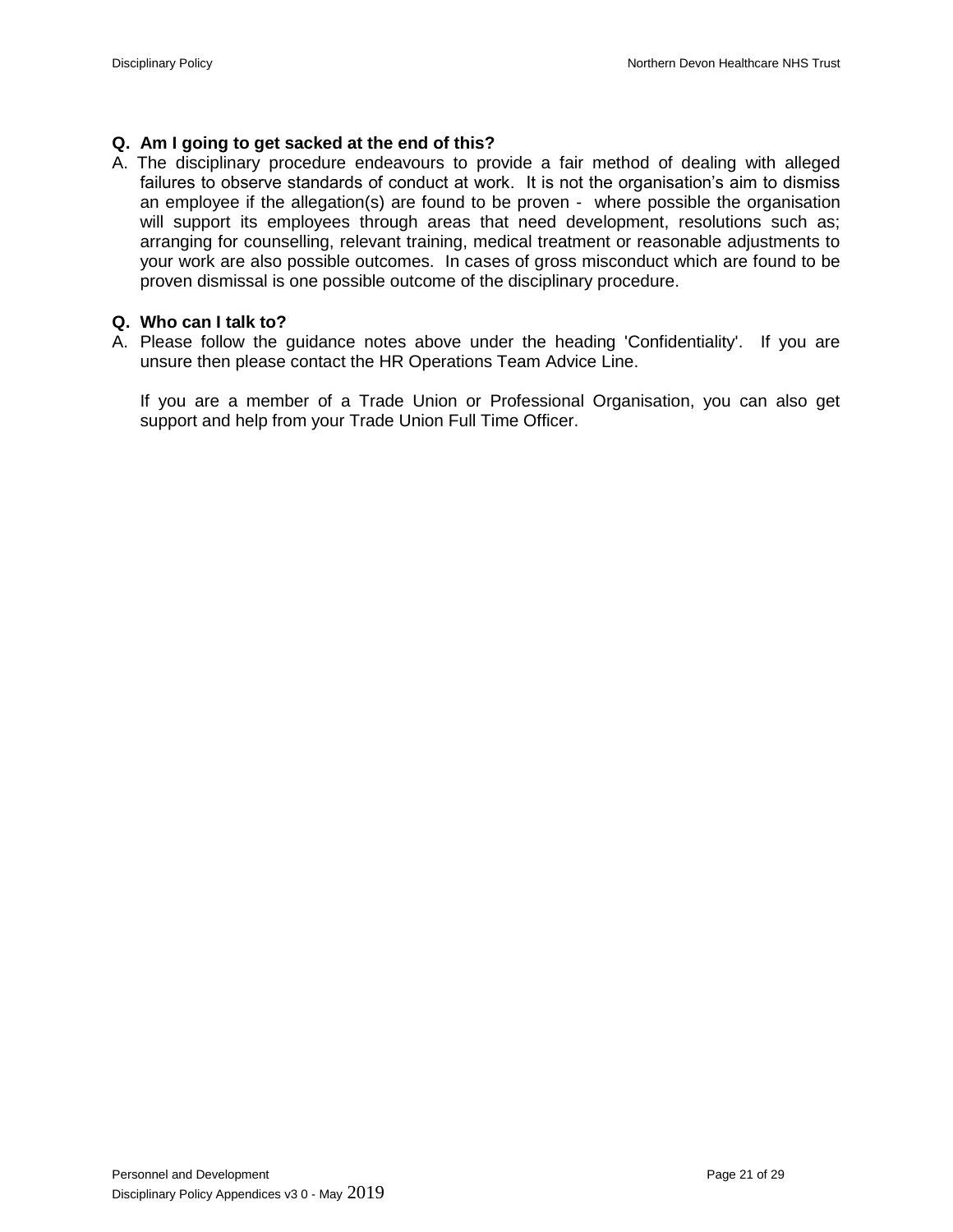# **Appendix J – Rights of Staff**

You have the following rights:-

- To know the nature of the reasons for disciplinary action being considered and given at least 7 working days written notice of a proposed Disciplinary Meeting or Disciplinary Hearing.
- To be advised whether the outcome of a hearing could potentially result in your dismissal.
- To know the nature of the evidence against you and be given in writing the specific details of the concern, as far as is reasonably practicable.
- To hear the allegation against you and to have the opportunity to state your case before any decision is made.
- To be represented by an accredited Representative of a Staff Organisation (trade union representative) or workplace colleague. The Trust will allow sufficient time for the Representative to advise you and prepare your case.. The Trust will arrange for the release from normal duties of the accredited Staff Representative where he or she is an employee of the Trust, to enable them to help you.
- To look at records relating to any previous action taken in respect of your performance, conduct or attendance retained on your personal file.
- To be advised in writing of the outcome of the investigation and any Disciplinary Hearing or agreed alternative to a Disciplinary Hearing.
- To be reminded in writing of any Right to Appeal.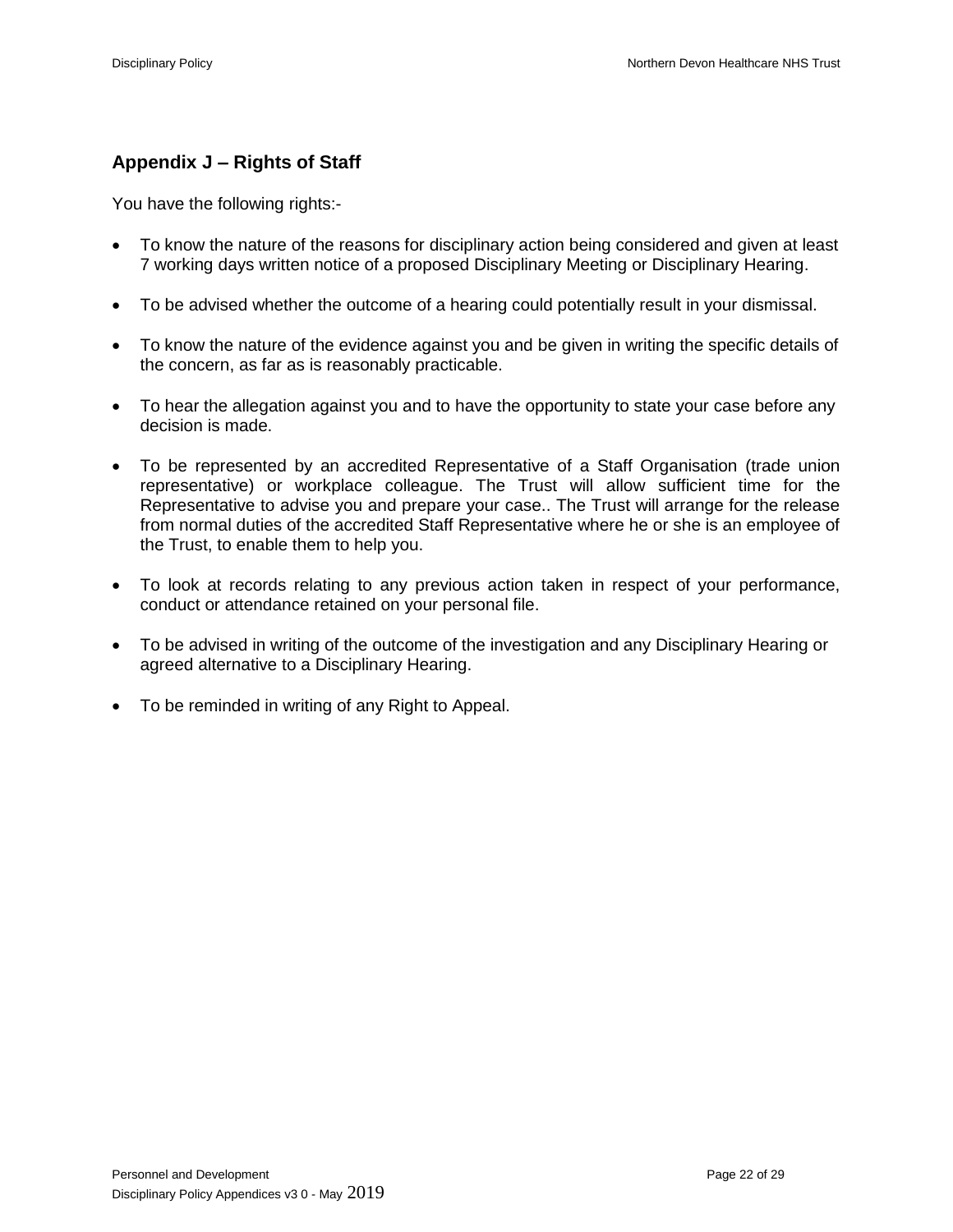## **Appendix K – Appeals procedure**

## 1 **Lodging an Appeal**

1.1 All appeals must be lodged in writing to the Director of Workforce and Organisational Development and be received within 10 working days of the date of the Hearing where the decision under appeal was notified unless a longer timeframe is agreed at the original Hearing.

All appeals must also be copied to the manager who made the initial decision.

In the exceptional circumstances where the outcome of a disciplinary process is not given at the Hearing and is only notified in writing then the deadline shall be 10 working days from the date of the letter/communication containing the outcome of the disciplinary Hearing.

The date by which the written notice of appeal must be lodged with the Director of Workforce and Organisational Development should be stated in the letter confirming the outcome of the disciplinary process.

- 1.2 The written appeal must include a clear and detailed statement of the issues such as:-
	- Whether the procedure was followed correctly
	- Whether the action taken or outcome reached was fair and reasonable, eg in the case of disciplinary, the level of sanction being applied against an individual
	- Whether the action taken or outcome reached was within the band of reasonable responses

The written appeal should include the employee's desired outcome.

1.3 Any evidence from the employee in support of their appeal must be provided at least 7 working days before the appeal hearing. If the management side wish to make a written response to the information provided by the employee this must be submitted no later than 2 working days prior to the hearing.

### **2 Responding to an Appeal**

- 2.1 The Director of Workforce and Organisational Development will acknowledge receipt of the appeal and will put in place arrangements for the appeal hearing to be held.
- 2.2 All appeals lodged will be heard as soon as possible, ideally within 28 working days from the date that the appeal notification is received, unless an extension to this period is agreed by both parties. As far as reasonably practicable, appeals against dismissal will take precedence.

### *3* **Right to be accompanied**

3.1 The employee has the right to be accompanied by either a trade union representative or a workplace colleague at the appeal hearing.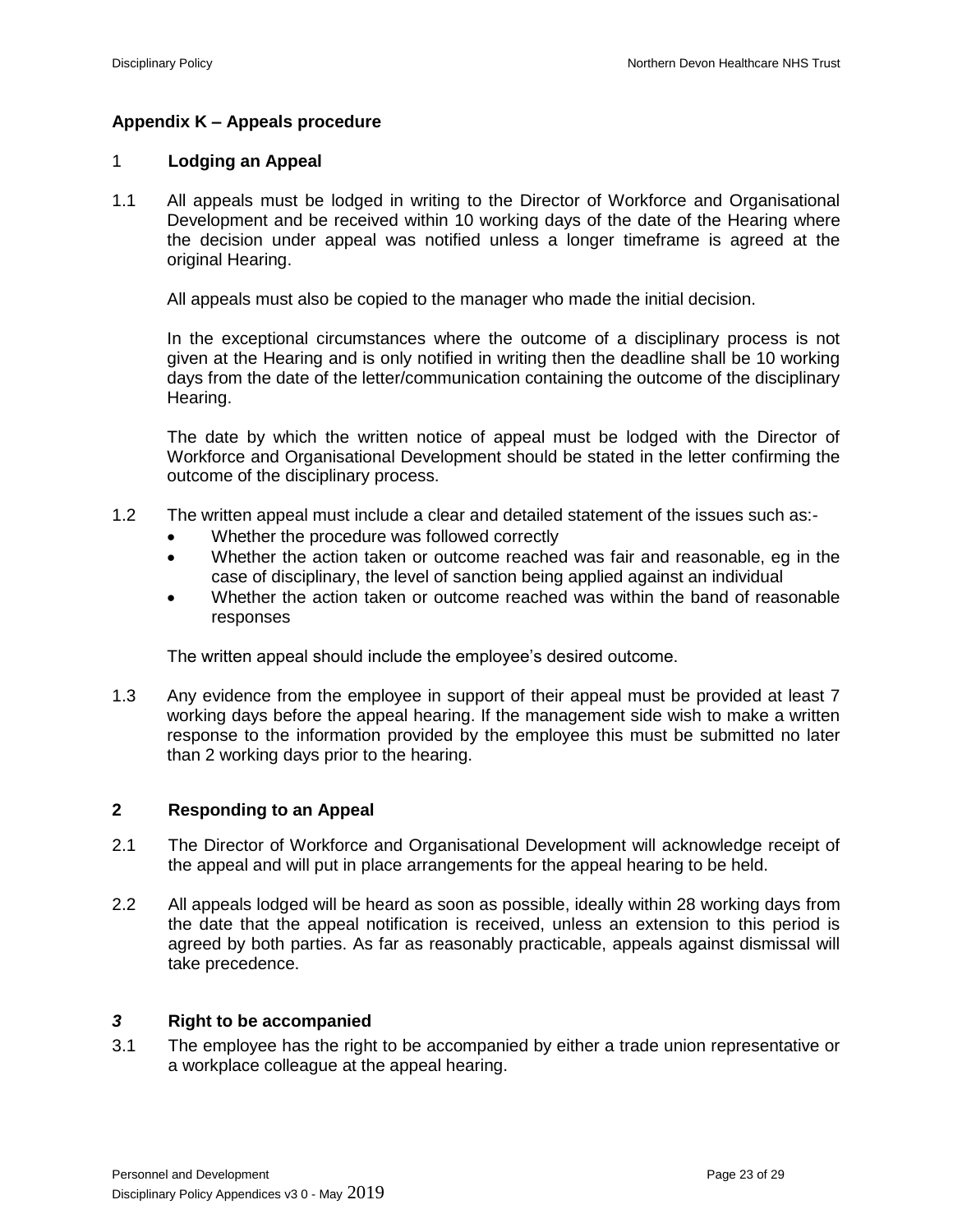3.2 The manager who made the initial decision (the Trust's representative at the appeal) may be accompanied by an HR Representative.

#### **4 Constitution of the Appeal Panel**

- 4.1 Appeals relating to a **decision to dismiss** will be heard by an appeal panel Chaired by an Executive Director or Non-Executive Director accompanied by a manager with the designated authority to dismiss eg a DGM, Community Services Manager or equivalent level manager (see Appendix C). An HR Representative will also attend to provide procedural advice.
- 4.2 In the case of the Chief Executive Officer being the dismissing manager the appeal panel should comprise of two Board members one of whom will be the Chair of the Trust.
- 4.3 All **other appeals** will be heard by a manager more senior to the manager who made the initial decision. The senior manager will act as Chair.

### **5 Appeal Hearing Procedure**

All Appeal Hearings will be undertaken in accordance with the following process:-

#### **5.1 General provisions:**

Consideration should be given to the provision of an interpreter or facilitator if there are understanding or language difficulties on the part of the employee. This person may need to attend in addition to the trade union representative or workplace colleague though ideally one person should carry out both roles.

Provision should be made for any reasonable adjustments to accommodate the needs of a person with disabilities.

The Trust may at its discretion choose to make a digital audio recording of the proceedings at the Hearing. Alternatively notes will be taken and this may require a notetaker to be present at the Hearing.

#### **a. Introductions:**

The Chair of the Panel will:

- $\circ$  introduce the panel and then ask the employee and management sides to introduce themselves
- $\circ$  confirm the Hearing is being held in accordance with the Trust's Disciplinary Policy Appeals Procedure
- o summarise the steps below
- o explain any housekeeping issues
- $\circ$  check that both sides are in possession of all paperwork pertinent to the case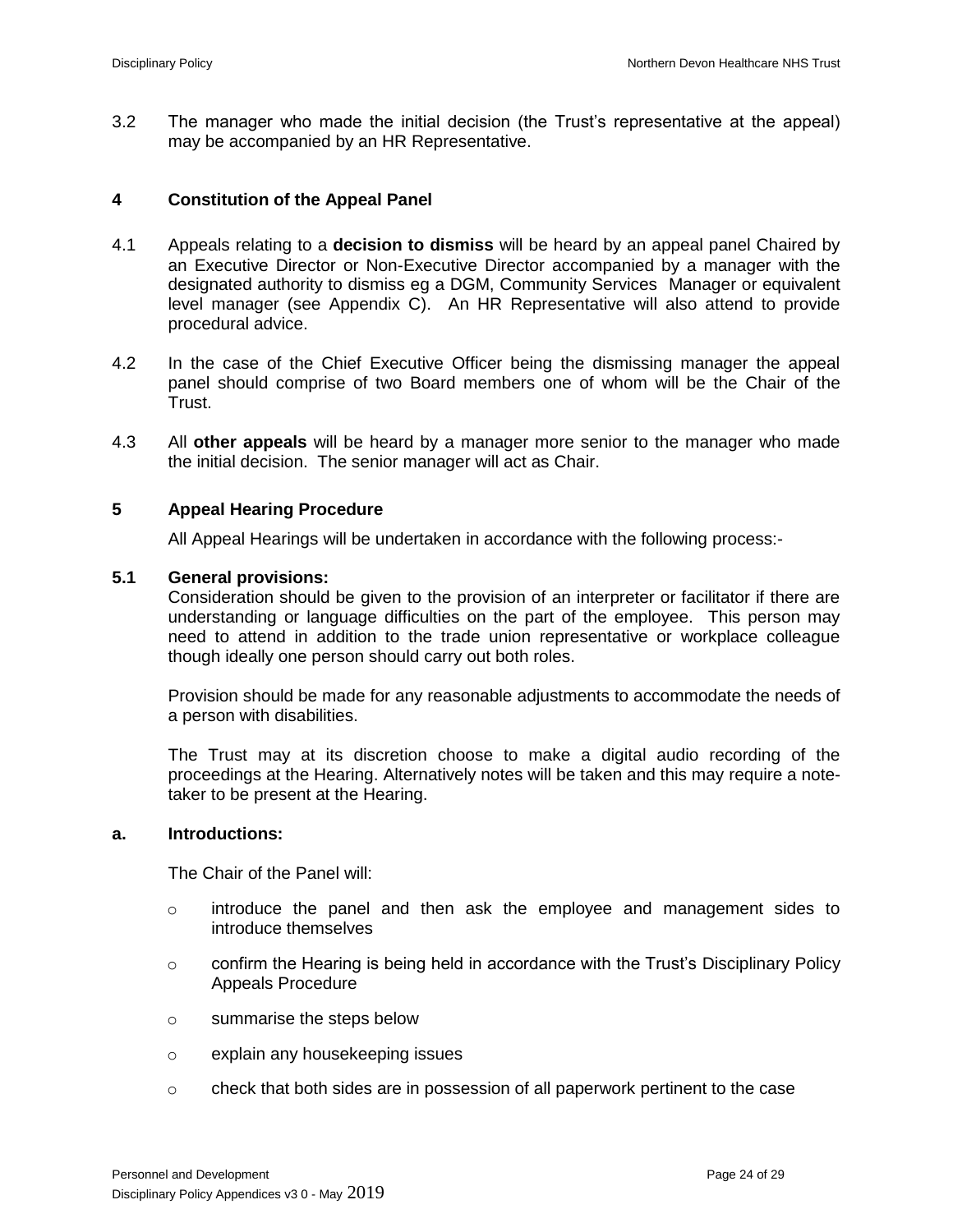o summarise the grounds of appeal to set the scene

## **b. The Case in support of the Employee:**

- $\circ$  The employee or their representative shall put their appeal case to the Hearing Panel, in the presence of the Trust's representative ie management side. The employee may call witnesses in support of their case.
- $\circ$  The Trust's representative shall have the opportunity to ask questions of the employee, their representative and any witnesses.
- $\circ$  In circumstances where the Trust's representative wishes to ask questions of any witnesses, these should be directed through the Chair of the Panel. This is to avoid the witness feeling harassed or intimidated by cross questioning. It is for the Chair of the Panel to decide whether questions can be allowed.
- o The Hearing Panel shall have the opportunity to ask questions of the employee, their representative and any witnesses.
- $\circ$  The employee will have the opportunity to ask their witnesses further questions on any matter that has been raised in this stage of the hearing.
- $\circ$  Witnesses for the case in support of the employee will be present only when required to be and shall withdraw immediately afterwards. However, if necessary, they must be readily available for recall until the Hearing is concluded.

## **c. The Case in support of the Trust**

- $\circ$  The Trust's representative will present the Trust's management case to the Hearing Panel, in the presence of the employee and their representative, and may call witnesses.
- $\circ$  The employee or their representative will have the opportunity to ask questions of the Trust's representative and any witnesses they have called.
- $\circ$  In circumstances where the employee and/or their representative wish to ask questions of any witnesses, these should be directed through the Chair of the Panel. This is to avoid the witness feeling harassed or intimidated by cross questioning. It is for the Chair of the Panel to decide whether questions can be allowed.
- o The Hearing Panel will have the opportunity to ask questions of the Trust's representative and any witnesses.
- $\circ$  The Trust's representative will have the opportunity to ask their witness further questions on any matter that has been raised in this stage and the stage above.
- $\circ$  Witnesses for the case in support of the Trust will be present only when required to be and shall withdraw immediately afterwards. However, if necessary, they must be readily available for recall until the Hearing is concluded.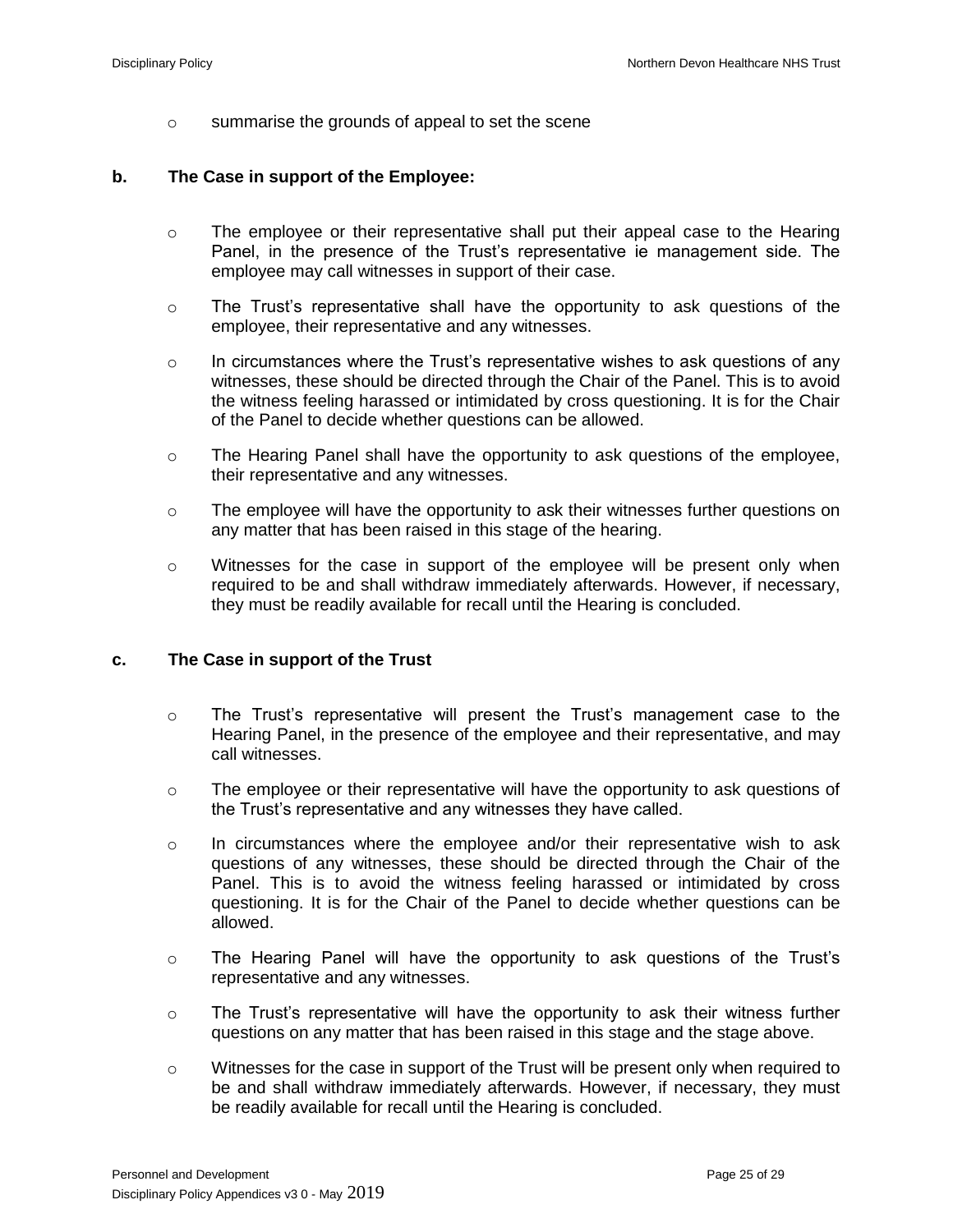## **d. Summing Up**

- $\circ$  The Trust's representative will have the opportunity to sum up their case if they so wish.
- $\circ$  The employee or their representative will have the opportunity to summarise their case or speak last.
- $\circ$  Neither party may introduce any new evidence/information at this stage.

## **e. Adjournments**

- o Either side may request an adjournment during the appeal hearing and should do so if time is needed to gather thoughts or if things take an unexpected turn. Permission should be sought through the Chair who will give timescales for adjourning and reconvening.
- o The Hearing Panel may at their discretion adjourn the Hearing in order that further evidence may be produced by either party, or adjourn for any other reason.
- o During an adjournment, the employee, their representative, the Trust's representative and all witness shall withdraw.

### **5.8 Reaching a decision:**

- o Nothing stated above will prevent the Hearing Panel from seeking amplification on any statement made or from asking questions to ascertain whether statements will be supported by evidence.
- o Where it is identified that insufficient evidence has been submitted to support the case, or that a decision cannot be made due to lack of material evidence, then the Hearing Panel have the right to suspend a decision until appropriate evidence is provided. In such circumstances, the hearing will be reconvened at the earliest opportunity or the final decision will be communicated in writing.
- $\circ$  The Hearing Panel will deliberate in private only recalling both parties to clear points of uncertainty on evidence already given. If recall is necessary both parties shall return notwithstanding only one is concerned with the point giving rise to doubt.
- $\circ$  Where possible decisions will be made on the day of the Hearing and will be communicated to both parties by recall. Where this is impractical the Hearing Panel has discretion to make alternative arrangements (e.g. re-convene at a later date or inform outcome by telephone, email or letter).
- o Written confirmation of a decision will normally be provided within 5 working days and no longer than 7 working days from the appeal hearing unless an alternative agreed date is provided during the Hearing.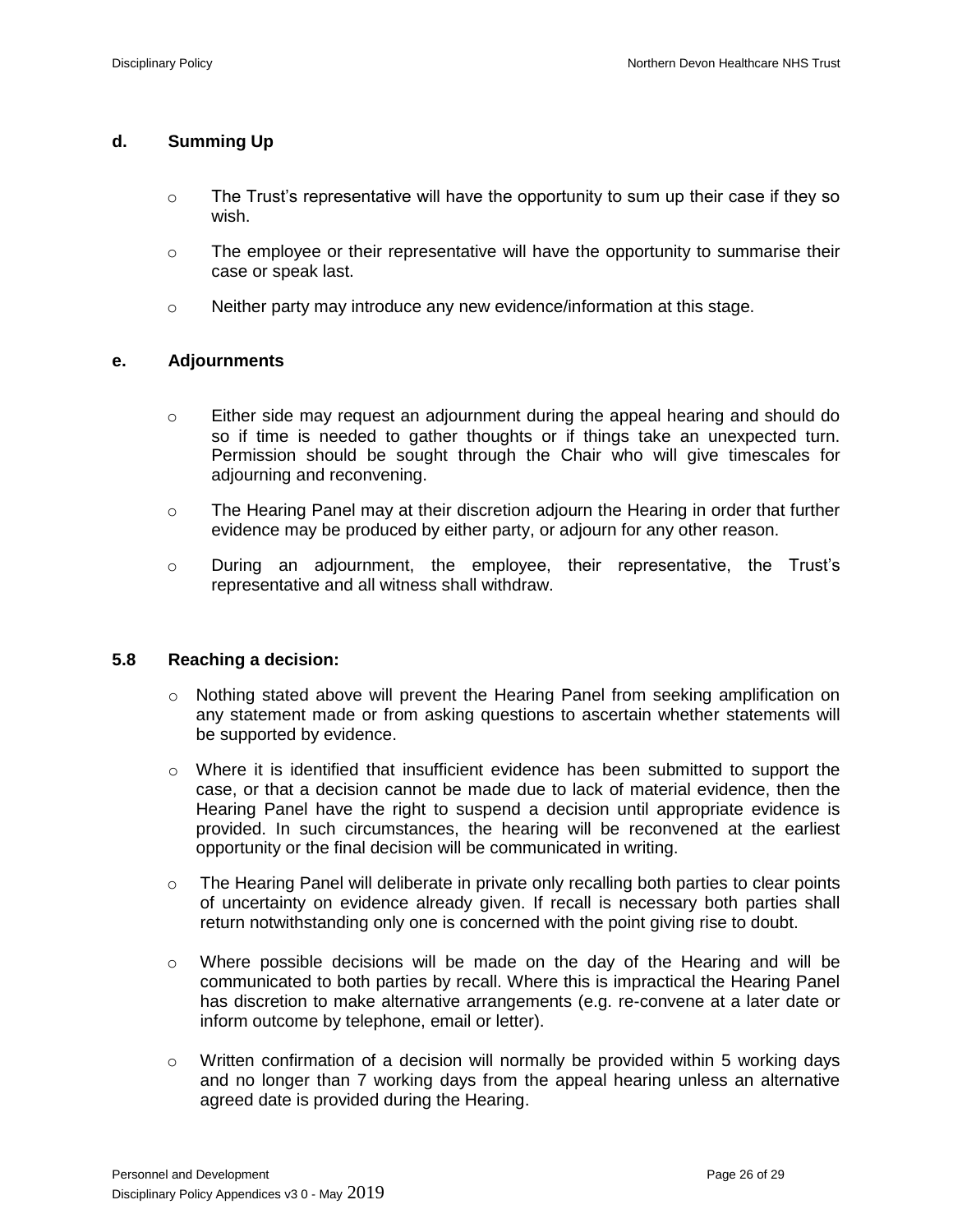o The employee will be advised that the outcome of the appeal marks the end of the internal consideration of the case.

## **6 Possible Outcomes of appeal hearings:**

- 6.1 The potential outcomes of an Appeal Panel are:
	- I. To fully overturn the initial management decision or sanction
	- II. To fully uphold the initial management decision or sanction
	- III. To uphold aspects of the management decision or sanction and overturn others
	- IV. To recommend an alternative solution or outcome where all or part of a decision is overturned
	- V. To downgrade the sanction in place eg dismissal to final written warning
	- VI. To recommend further investigation and reconsideration of the initial decision
	- VII. To recommend a new investigation
- 6.2 The decision of the Appeal Panel will be final.
- 6.3 The Appeal Panel will normally confirm the outcome of the Hearing within 5 working days and no longer than 7 working days of the hearing unless an alternative agreed date is provided at the hearing. In exceptional circumstances the outcome may be provided in writing only; should this be necessary it will be agreed at the hearing. A copy of the outcome will be recorded on the employee's personal file.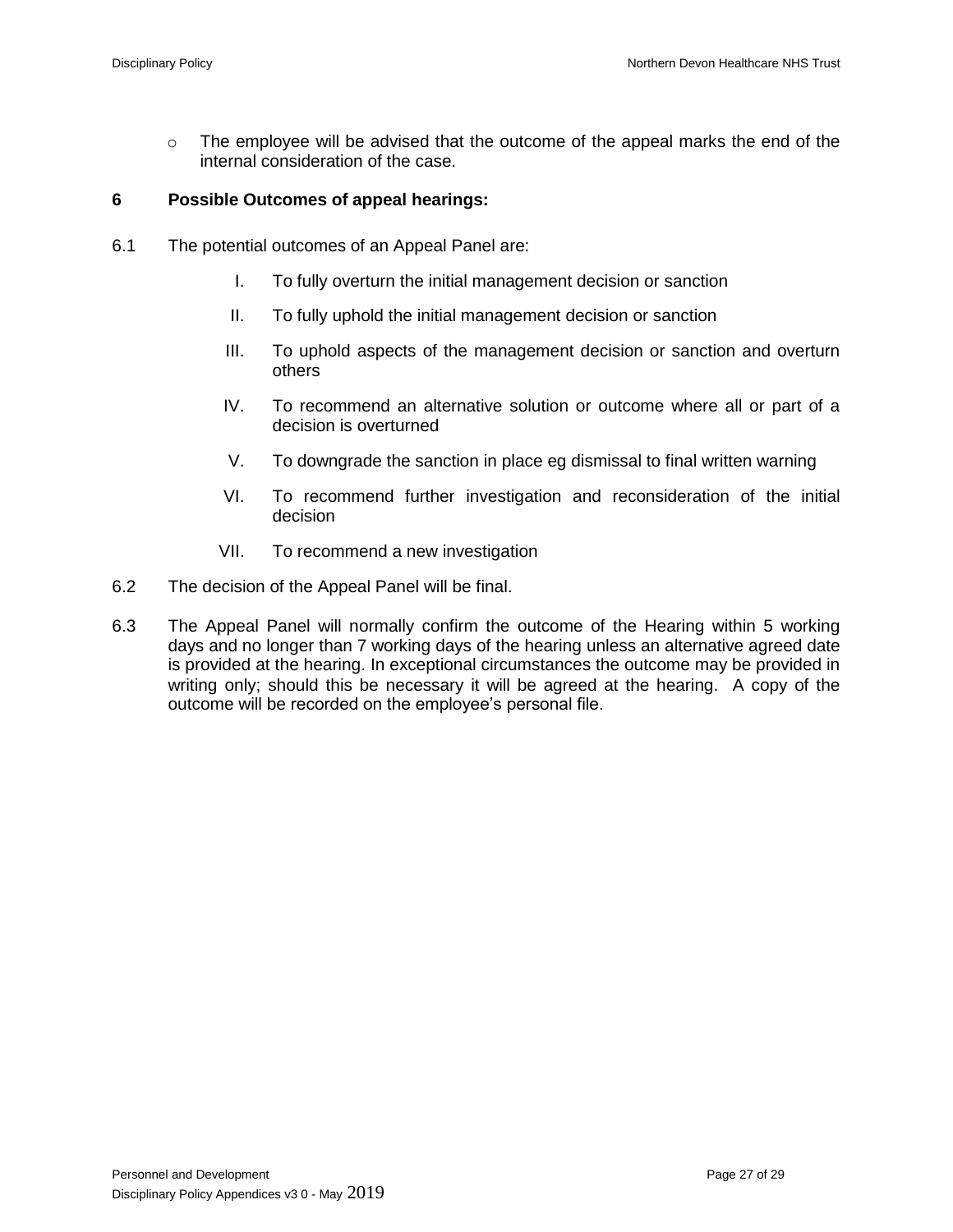# **Appendix L – Guidance in relation to Volunteers**

## **General**

The Trust retains the right to terminate the engagement of any volunteer at any time without notice or formality and is not obliged to follow the full disciplinary policy and procedure.

Any concerns regarding the conduct of a volunteer must be reported to the Head of Fundraising and Volunteering who will seek advice as appropriate from the HR Team.

## **Issues of Minor Misconduct**

At the sole discretion of the Trust, the Head of Fundraising & Volunteering, following consultation with HR, may choose to apply the following procedure for issues of minor misconduct pertaining to a volunteer rather than automatically terminating the engagement of the volunteer:-